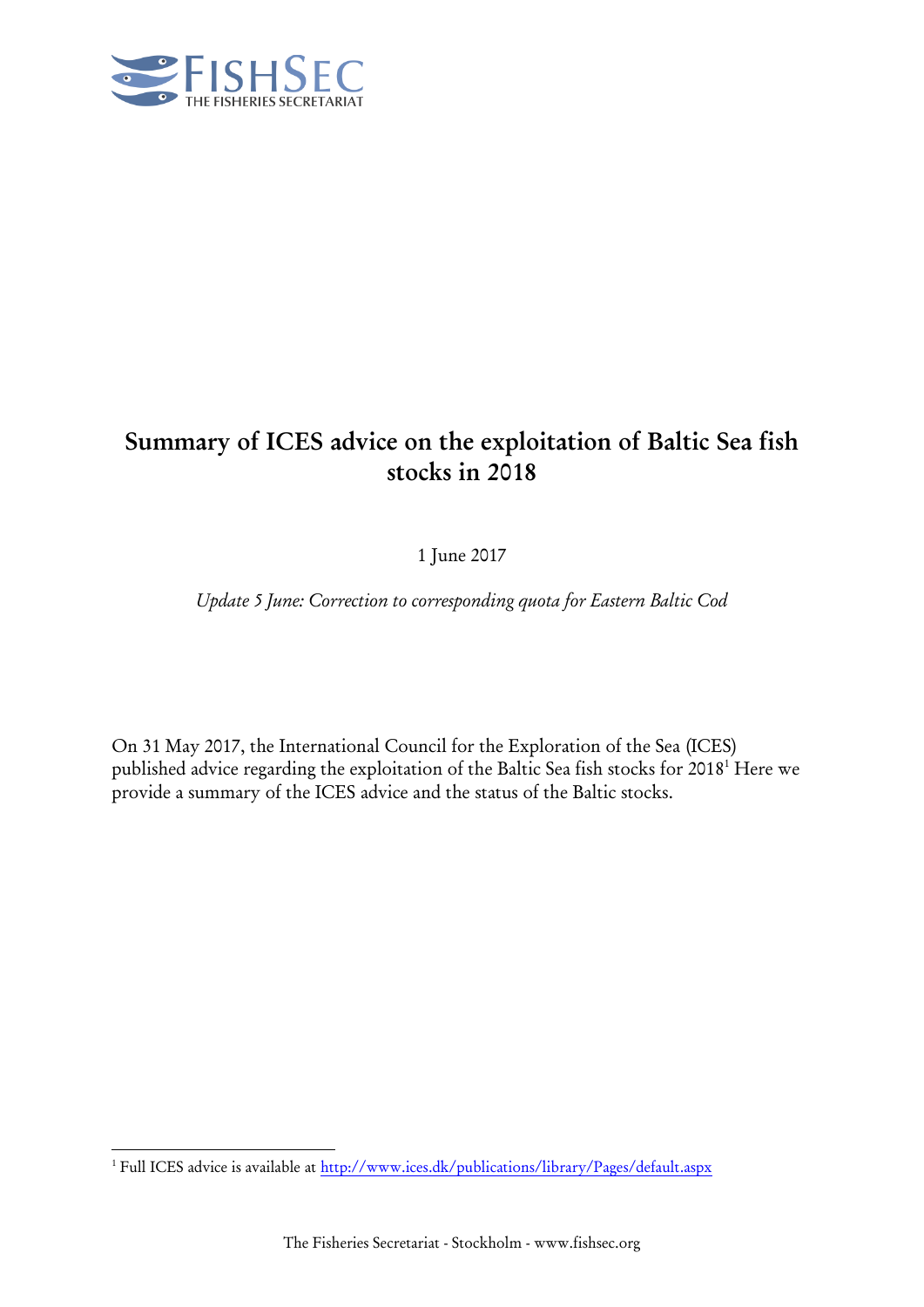## **CONTENTS**

| Total catch, total commercial catch and Total Allowable Catch (TAC) 4             |  |
|-----------------------------------------------------------------------------------|--|
|                                                                                   |  |
|                                                                                   |  |
|                                                                                   |  |
|                                                                                   |  |
|                                                                                   |  |
|                                                                                   |  |
|                                                                                   |  |
|                                                                                   |  |
| Herring in Subdivisions 25-29 & 32, Central Baltic Sea, excluding Gulf of Riga 14 |  |
|                                                                                   |  |
|                                                                                   |  |
|                                                                                   |  |
|                                                                                   |  |
| Salmon in Subdivisions 22-31, Baltic Sea excluding the Gulf of Finland 19         |  |
|                                                                                   |  |
|                                                                                   |  |
|                                                                                   |  |
|                                                                                   |  |
|                                                                                   |  |
|                                                                                   |  |
|                                                                                   |  |
|                                                                                   |  |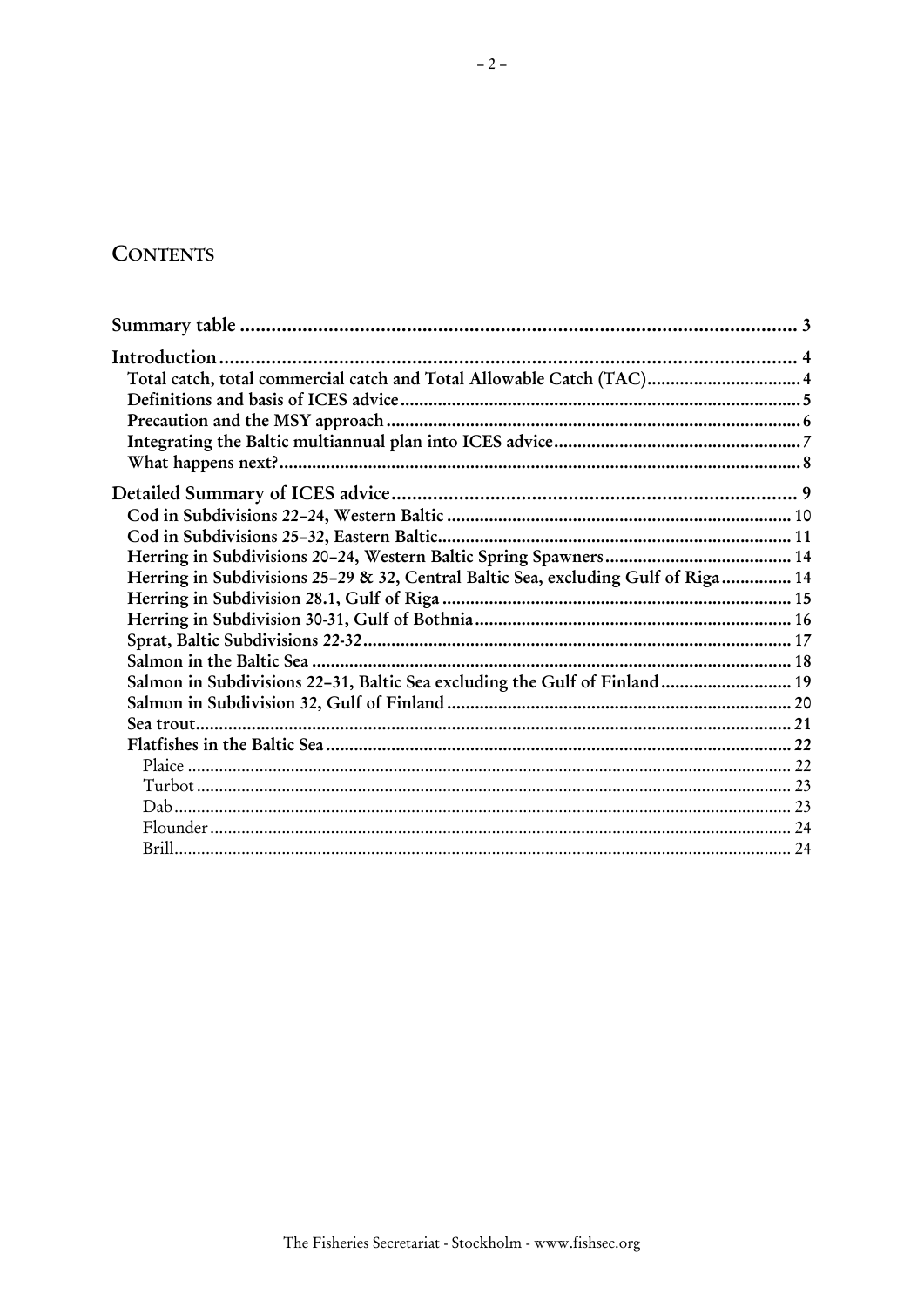#### <span id="page-2-0"></span>**Table showing ICES advice for 2018 including the total catch in tonnes, percentage difference from advice for 2017, and the 2018 EU quota corresponding to ICES advice.**

N.B. In the advice where ranges are provided, ICES has restated the intent of the new Baltic Multiannual Plan (MAP) that "catches higher than those corresponding to FMSY...can only be utilized under conditions specified in the MAP." No such justification has been provided, thus the corresponding commercial ranges in this table terminate at the upper end of the permitted range, FMSY, as described in the Baltic MAP.

| Stock by management area and<br>subdivision                  | Advised total<br>catch (FMSY) for<br>2018, across the<br>stock's full range<br>& including third<br>country catch, in<br>tonnes | Change<br>from ICES<br>advice for<br>2017<br>(% ) | EU commercial quota<br>ranges corresponding<br>to ICES advice for<br>2018, adjusted for<br>management areas and<br>reduced by third<br>country quotas |  |
|--------------------------------------------------------------|---------------------------------------------------------------------------------------------------------------------------------|---------------------------------------------------|-------------------------------------------------------------------------------------------------------------------------------------------------------|--|
| Cod, Western Baltic, 22-24                                   | 5 295*                                                                                                                          | $+52%$                                            | 1 376-3 541                                                                                                                                           |  |
| Cod, Eastern Baltic, 25-32                                   | 26 071                                                                                                                          | $-3%$                                             | 24 767 ***                                                                                                                                            |  |
| Herring, Western Baltic Spring<br>Spawners, 20-24            | 34 618                                                                                                                          | $-39%$                                            | 17 309**                                                                                                                                              |  |
| Herring, Central Baltic, 25-29 & 32                          | 267745                                                                                                                          | $+24%$                                            | 177 134-238 229***^                                                                                                                                   |  |
| Herring, Gulf of Riga, 28.1                                  | 24 9 19                                                                                                                         | $+8%$                                             | 23 476-28 999***                                                                                                                                      |  |
| Herring, Gulf of Bothnia, 30-31                              | 95 566                                                                                                                          | $-32%$                                            | 95 566++                                                                                                                                              |  |
| Sprat, Baltic, 22-32                                         | 291715                                                                                                                          | $-7%$                                             | 197 061-262 310^                                                                                                                                      |  |
| Plaice, Kattegat, Belts & Sound, 21-23                       | 5 4 0 5                                                                                                                         | $-35%$                                            | 6 272***                                                                                                                                              |  |
| Plaice, Baltic, 24-32                                        | 3 1 0 4                                                                                                                         | $+20%$                                            |                                                                                                                                                       |  |
| Salmon, Baltic, 22-31 (individual fish)                      | 116 000                                                                                                                         | 0%                                                | 78 400 <sup>+</sup>                                                                                                                                   |  |
| Salmon, Gulf of Finland, 32<br>(individual wild/reared fish) | 0 / 11800                                                                                                                       | 0%                                                | $0/9558$ <sup>+</sup>                                                                                                                                 |  |
| Sea trout, Baltic, 22-32                                     | 0                                                                                                                               | 0%                                                |                                                                                                                                                       |  |
| Brill, Baltic, 22-32                                         | 11.5                                                                                                                            | $-36%$                                            | Not quota managed                                                                                                                                     |  |
| Dab, Baltic, 22-32                                           | 2762                                                                                                                            | $-10%$                                            |                                                                                                                                                       |  |
| Flounder, Belt Sea & Sound, 22-23                            | 4 0 3 0                                                                                                                         | $+10%$                                            |                                                                                                                                                       |  |
| Flounder, Southern Baltic, 24-25                             | 41 628                                                                                                                          | $+20%$                                            |                                                                                                                                                       |  |
| Flounder, Eastern Gotland & Gulf of<br>Gdansk, 26 & 28       | 1617                                                                                                                            | $-36%$                                            |                                                                                                                                                       |  |
| Flounder, Northern Baltic, 27 & 29-<br>32 (landings)         | 395                                                                                                                             | $+20%$                                            |                                                                                                                                                       |  |
| Turbot, Baltic, 22-32 (landings)                             | 186                                                                                                                             | $-4%$                                             |                                                                                                                                                       |  |

\* Total catch includes commercial + recreational

\*\* Reflects TAC splitting procedure in negotiated agreement for Baltic catch (SD 22–24)

\*\*\* Adjusted for the relative quota shares of each stock caught in the adjacent management area

After deducting estimated unreported, misreported and discarded catch

++ These stocks do not yet have F-ranges under the Baltic Multiannual Plan

^ Based on prior EU-Russia TAC sharing agreement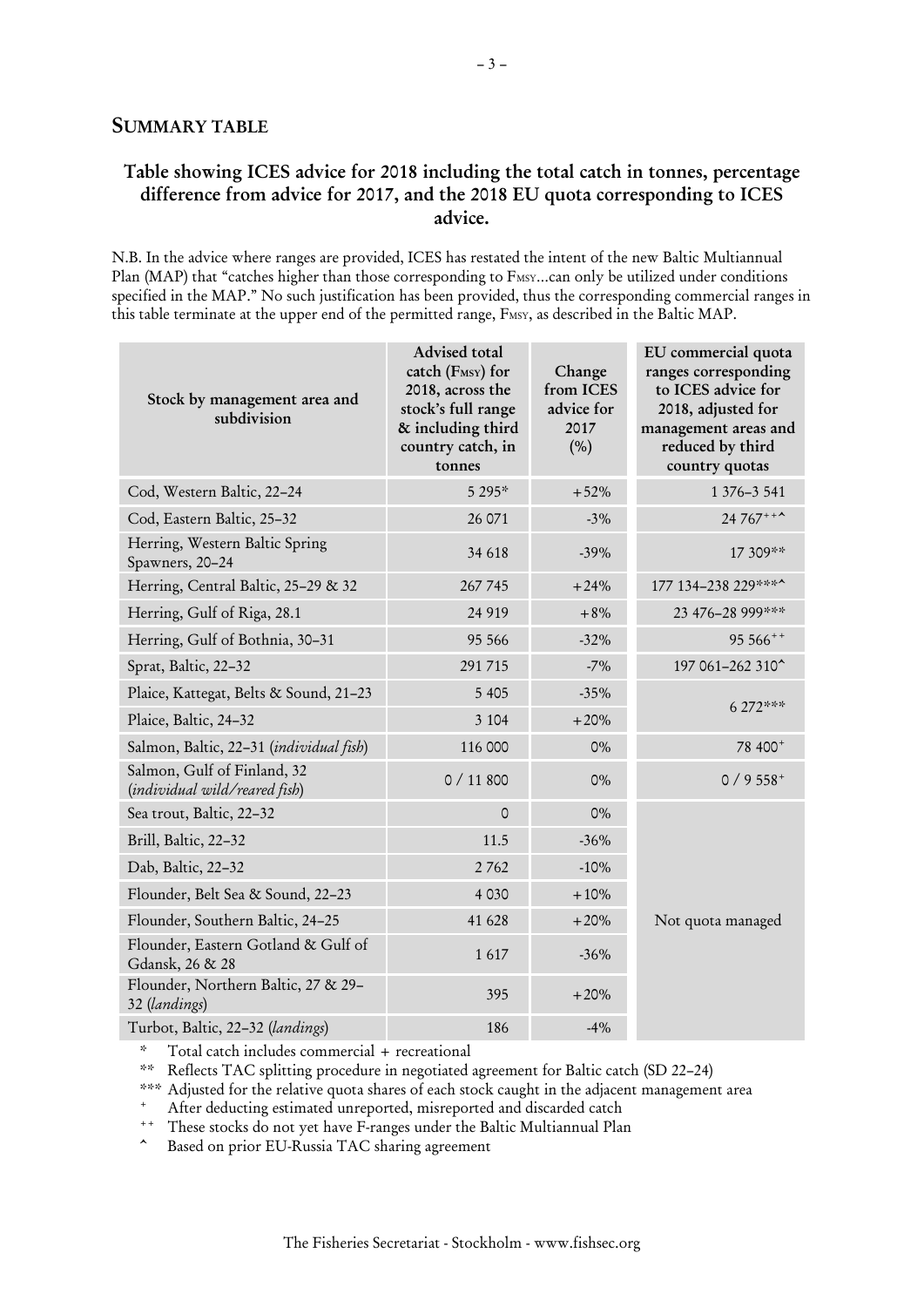## <span id="page-3-0"></span>**INTRODUCTION**

-

The International Council for the Exploration of the Sea (ICES) provides scientific advice to clients within the context of international agreements on fisheries, conservation, and sustainable development. Within this framework, ICES responds to policy needs such as regular EU requests for advice related to the goals of the Common Fisheries Policy (CFP), including Maximum Sustainable Yield. <sup>2</sup> Beginning with the advice for 2018, ICES also provides advice based on the multiannual plan for cod, herring and sprat in the Baltic Sea (Baltic MAP), developed to support the goals of the CFP at a regional level.<sup>3</sup>

## <span id="page-3-1"></span>*Total catch, total commercial catch and Total Allowable Catch (TAC)*

Readers of ICES advice must understand that "total catch" and "total commercial catch" are not always synonymous with the management term used for catch allocation in the EU: Total Allowable Catch (TAC).

The ICES advises the total catch for a stock whenever possible. Total catch represents the total fishing mortality for a stock from all stakeholders and across the stock's full range, possibly across multiple management areas. Total commercial catch represents fishing mortality only from commercial fishing.

For fisheries covered by the EU landing obligation, the corresponding TAC (or EU quota, if the TAC reflects third country catches) represents total commercial catch. For fisheries not yet under the landing obligation, the corresponding TAC represents only commercial landings. As of 1 January 2017, all catches of plaice in the Baltic are included in the landing obligation in addition to herring, sprat, salmon and cod.<sup>4</sup>

|                   | Total catch | Total Allowable Catch (TAC) or quota |
|-------------------|-------------|--------------------------------------|
| Framework         | scientific  | management, informed by science      |
| Constraint        | stock range | management area                      |
| Stakeholder       | all         | commercial                           |
| Fishing Mortality | total       | dependent on landing obligation      |

#### **Differences between ICES total catch and regulatory TAC or quota**

ICES may highlight issues related to stock mixing, interspecies relationships or management area mismatches, but holds no preference for any distribution method excepting those which could exceed the advised total catch. For example, ICES highlights stock mixing between the eastern and western Baltic cod stocks in subdivision (SD) 24, and

<sup>2</sup> Regulation (EU) No 1380/2013 of the European Parliament and of the Council of 11 December 2013 on the Common Fisheries Policy (OJ L354/22, 28.12.2013)

<sup>3</sup> Regulation (EU) 2016/1139 of the European Parliament and of the Council of 6 July 2016 establishing a multiannual plan for the stocks of cod, herring and sprat in the Baltic Sea and the fisheries exploiting those stocks (OJ L191/1, 15.7.2016)

<sup>4</sup> Commission Delegated Regulation (EU) No 1396/2014 of 20 October 2014 establishing a discard plan in the Baltic Sea (OJ L 370/40, 30.12.2014)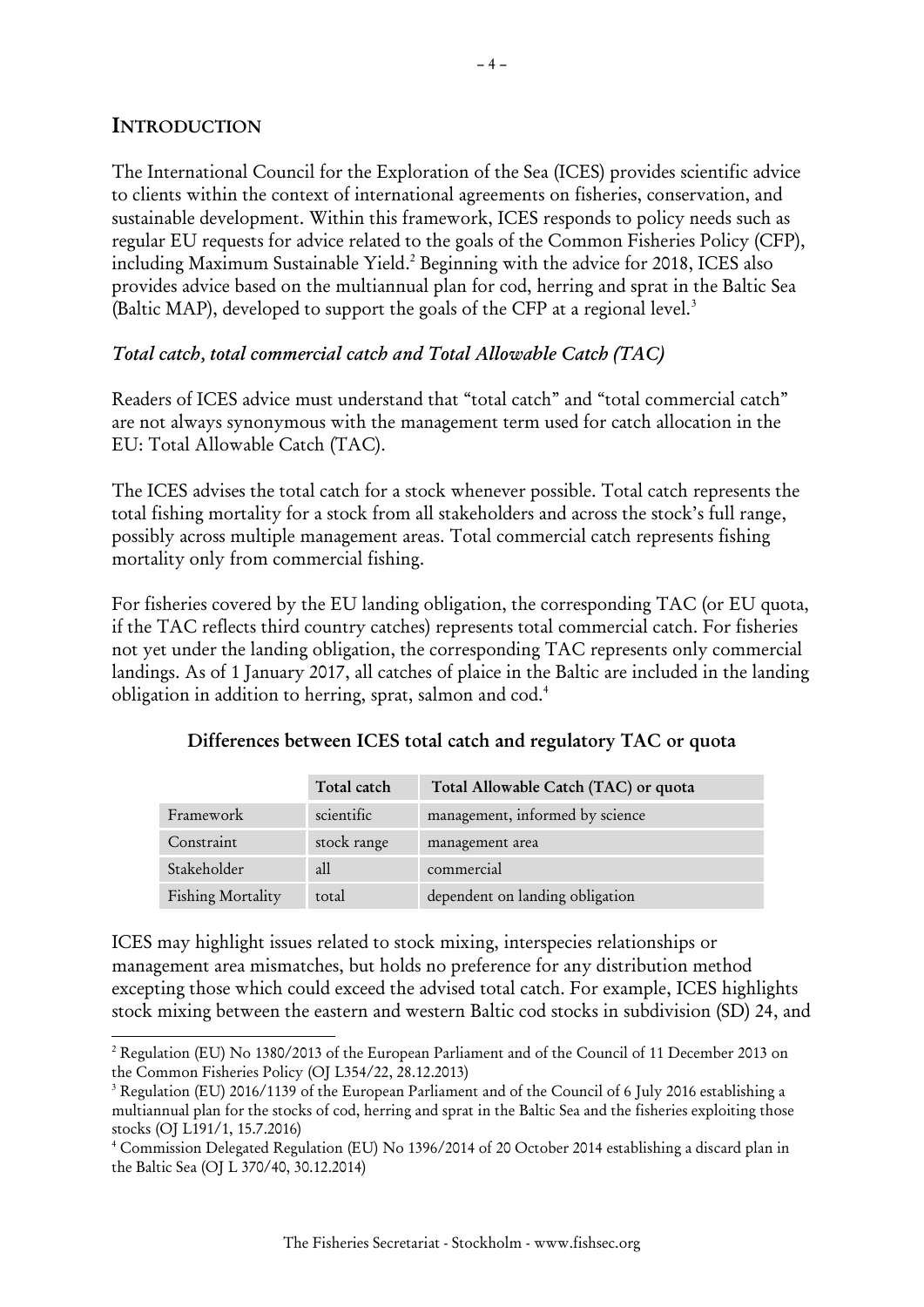indicates that their advice is specific to commercial catches only, reduced by known recreational catches. Readers must examine ICES advice closely and be familiar with the management of a relevant stock to determine what portion of the advised total catch represents the advised TAC.

## <span id="page-4-0"></span>*Definitions and basis of ICES advice*

Maximum Sustainable Yield (MSY), at its core, is a fisheries exploitation concept which seeks the largest long-term stable catch possible. Global use and interpretation of the MSY approach has evolved in complexity since the early 20th century but the basic concept remains the same: an overfished population is unable to support MSY.

The current EU policy interpretation of MSY uses the surplus production concept. This assumes that from an abundant fish population in a stable environment, fisheries can sustain a maximum stable and predictable catch. This is the foundation of the MSY approach which the European Union adopted in 2013, as part of the reform of the CFP, and which ICES has developed into its own MSY approach when providing advice on fishing opportunities. MSY estimates are inherently flawed due to assumptions of stability (equilibrium) in an ecosystem and a fishable biomass. Appreciating this flaw, ICES "considers MSY estimates to be valid only in the short term".<sup>5</sup>

Key metrics used in the MSY approach, based on EU requests, include spawning stock biomass (SSB) and fishing mortality rate. Fishing mortality (F) represents the rate at which individual fish are killed by fishing, as a proportion of the total fish in a year class. This should not be confused with fishing effort (f), which is a measure of fishing intensity.

Within ICES advice, F is averaged annually across the dominant year classes harvested. The fishing mortality rate in line with the MSY approach (F<sub>MSY</sub>) is estimated to maximise the average long-term catch. Fishing at this rate depends on a resilient fishable population and extreme confidence in scientific data. Fish age, size, condition, growth rate, distribution and SSB are just some of the factors that determine if a fish population can support a given fishing mortality rate, in addition to numerous other ecosystem factors and interspecies interactions. These biological data are inherently uncertain in fisheries and precaution is necessary.

The SSB, commonly measured in tonnes, represents only those fish mature enough to reproduce. In the context of MSY and additional surplus production assumptions, SSBMSY (or simply  $B$ <sub>MSY</sub>) is the SSB that would support  $F$ <sub>MSY</sub>. B<sub>MSY</sub> in reality is a moving target dependent on a wide range of natural factors in addition to fishing mortality. Additionally, the productivity of year classes within a SSB can vary greatly, and overall SSB productivity can change dramatically over time.

-

<sup>5</sup> Pg 4 *in* ICES. 2016. General context of ICES advice. Available at: <http://www.ices.dk/community/advisory-process/Pages/Basis-for-ICES-Advice.aspx>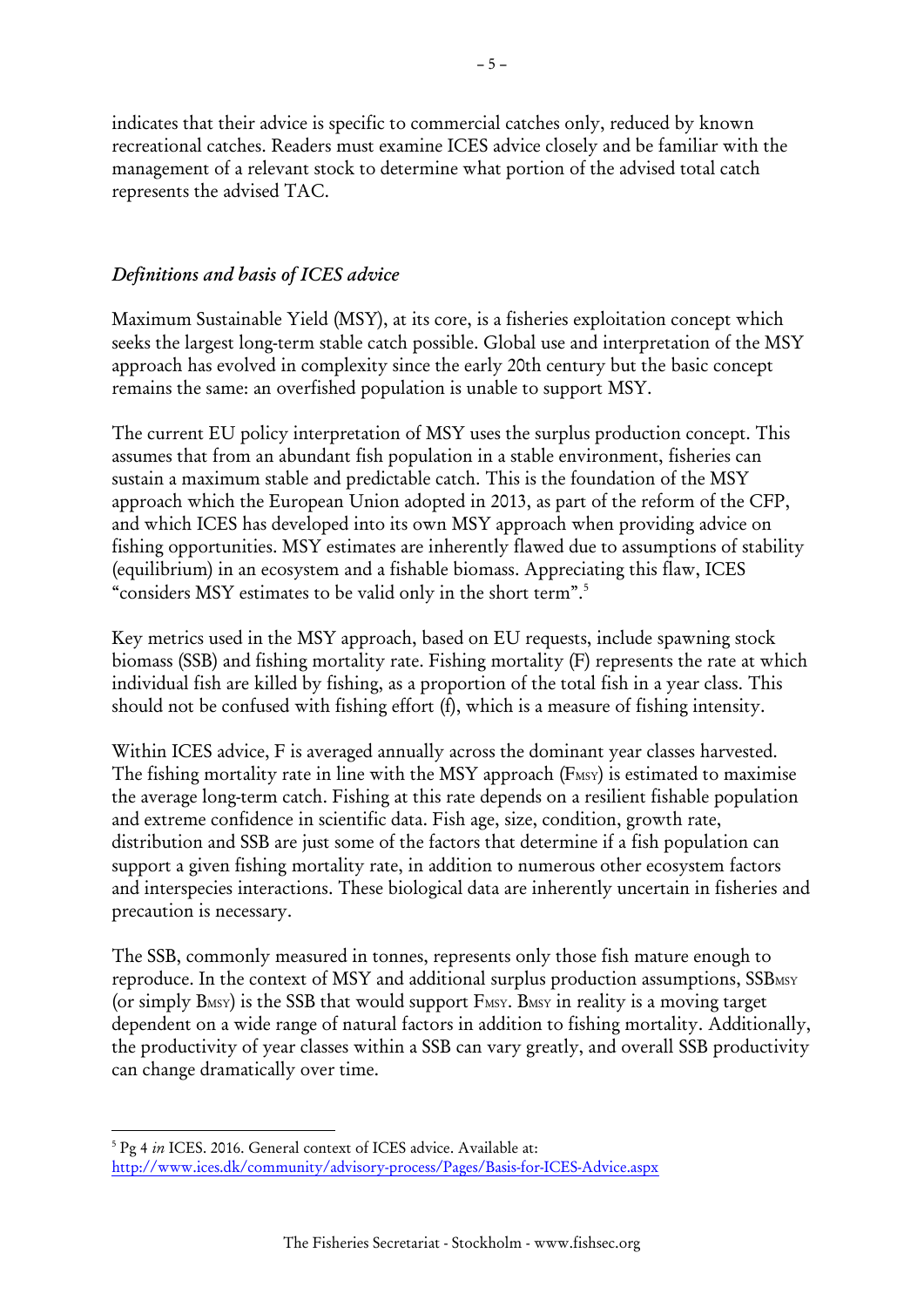These factors introduce uncertainty when SSB is considered in isolation, as is currently the case in the setting of fishing opportunities within the EU Council. The developing interpretation of the Marine Strategy Framework Directive should integrate more comprehensive factors for what constitutes a healthy stock and sustainable fishing mortality, resulting in more robust EU requests for advice and a move away from the surplus production concept.

### <span id="page-5-0"></span>*Precaution and the MSY approach*

1

While the two metrics F and SSB are not directly related, changes in F over time will influence SSB. Within the MSY approach and equilibrium assumptions, ICES therefore created Btrigger as a precautionary SSB reference level intended to trigger a management response to lower F. ICES describes Brigger as the lower bound of SSB fluctuations around BMSY when a stock is fished at FMSY. Btrigger is similar to minimum stock size thresholds used in other fisheries management plans, such as those in the United States.

The ICES has published new technical guidelines outlining the method for determining the reference points, including  ${\rm B_{trigger}}$ , for stocks meeting certain data requirements.  $^6$ Technical guidelines for some data limited stocks are also being drafted. The advice for 2018 summarized in this report reflects this new guidance.

In data limited situations ICES may use proxies for both BMSY and FMSY, using the ratio  $B/B$ MSY and  $F/F$ MSY. Using a definition from the surplus production concept, that  $B_{trigger}$  = 0.5 B<sub>MSY</sub>, these proxies may then be used to determine, quantitatively, the relative status of a stock when absolute values are considered uncertain.

In extreme cases stocks could be depressed through natural or fishing mortality to the lowest reference point for spawning stock biomass, Blim. This represents the SSB below which recruitment in a fish stock is impaired, risking full stock collapse. The fishing exploitation rate that leads to B<sup>lim</sup> is termed Flim. Fishing a stock to such a low level is disastrous for the fish population and for dependent fishing communities. Recognising this danger, coupled with fisheries stock assessment uncertainty, ICES developed a precautionary SSB reference point called  $B_{pa}$ . A slightly larger SSB than  $B_{lim}$ ,  $B_{pa}$  provides managers response time to reduce fishing mortality when the risk of collapse is lower. In cases where ICES has not calculated  $B_{\text{trigger}}$  using any other means, they substitute  $B_{\text{pa}}$ , though the two concepts have a different basis.

In 2012, ICES developed a framework for quantitative advice regarding data-limited stocks. The framework places all stocks into six different categories, from data-rich to data-poor. Data-limited advice is based on a combination of biomass indices and landings data (depending on what is available) and a  $\pm 20$  % "uncertainty cap" applied to the previous years' advice or so-called *status quo* landings. Although ICES considers all data categories

<sup>6</sup> ICES. 2017. 12.4.3.1 ICES fisheries management reference points for category 1 and 2 stocks. Available at: [http://ices.dk/sites/pub/Publication%20Reports/Advice/2017/2017/12.04.03.01\\_Reference\\_points\\_for\\_cate](http://ices.dk/sites/pub/Publication%20Reports/Advice/2017/2017/12.04.03.01_Reference_points_for_category_1_and_2.pdf) [gory\\_1\\_and\\_2.pdf](http://ices.dk/sites/pub/Publication%20Reports/Advice/2017/2017/12.04.03.01_Reference_points_for_category_1_and_2.pdf)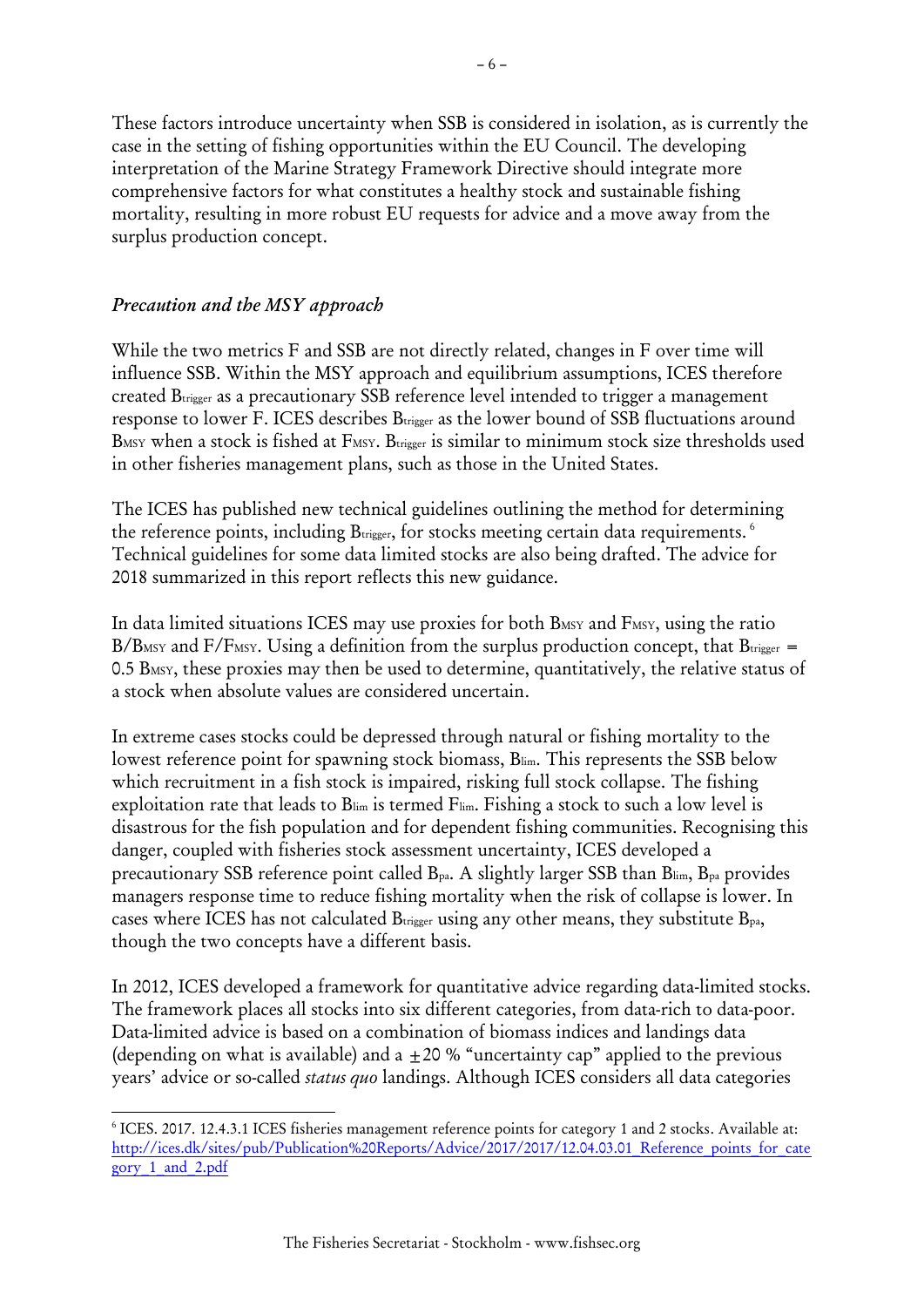precautionary, ICES references the precautionary approach specifically when providing advice on data limited stocks, and the MSY approach when providing advice on data-rich stocks.

#### <span id="page-6-0"></span>*Integrating the Baltic multiannual plan into ICES advice*

The Baltic MAP includes rules the EU must follow when setting fishing opportunities for Baltic stocks. In this plan, the EU introduces ranges of fishing mortality around the point value of FMSY, the upper called MSY Fupper and the lower called MSY Flower, developed in part from an EU special request for ICES advice.<sup>7</sup> The Baltic MAP uses the biomass reference levels Btrigger and Blim to indicate when different management actions are necessary. Of particular importance in the new plan, under certain circumstances fishing opportunities may be set above FMSY up to a fishing exploitation rate MSY Fupper.

There are three circumstances provided in the Baltic MAP when fishing opportunities may be set to exceed F<sub>MSY</sub>. All depend on a stock's SSB being above the lower precautionary biomass level  $B_{trigger}$ . The three reasons are as follows:

*(a) if, on the basis of scientific advice or evidence, it is necessary for the achievement of the objectives laid down in Article 3 in the case of mixed fisheries; (b) if, on the basis of scientific advice or evidence, it is necessary to avoid serious harm to a stock caused by intra- or inter-species stock dynamics; or (c) in order to limit variations in fishing opportunities between consecutive years to no more than 20 %.*<sup>8</sup>

If setting fishing opportunities above F<sub>MSY</sub>, the European Council must also "explain by a reference" why they have exceeded F<sub>MSY</sub>, instead of following the policy for setting fishing opportunities below FMSY as central in the CFP. Readers should be aware that the Baltic MAP allows the European Council to use other evidence in addition to scientific advice to justify implementation of a higher fishing exploitation rate. What constitutes other evidence is presently unclear, but may include advice from the Scientific, Technical and Economic Committee for Fisheries, the Baltic Sea Advisory Council, or other sources.

In the scientific advice on ranges contributing to those in the Baltic MAP, ICES included a description of the risks involved with setting fishing opportunities at or above FMSY. Given the increased risk incorporated into the new plan, it is worthwhile to restate a portion of the ICES advice:

*There are considerations other than average long-term yield for fishing above or below FMSY. In a single-species context, fishing above FMSY implies reduced stock biomass and this* 

[https://www.ices.dk/sites/pub/Publication%20Reports/Advice/2015/Special\\_Requests/EU\\_FMSY\\_ranges](https://www.ices.dk/sites/pub/Publication%20Reports/Advice/2015/Special_Requests/EU_FMSY_ranges_for_selected_NS_and_BS_stocks.pdf) for selected NS and BS stocks.pdf

<sup>1</sup> 7 ICES. 2016. 6.2.3.1 EU request to ICES to provide FMSY ranges for selected North Sea and Baltic Sea stocks, version 6. Available at:

<sup>&</sup>lt;sup>8</sup> Article 4 of Regulation (EU) 2016/1139.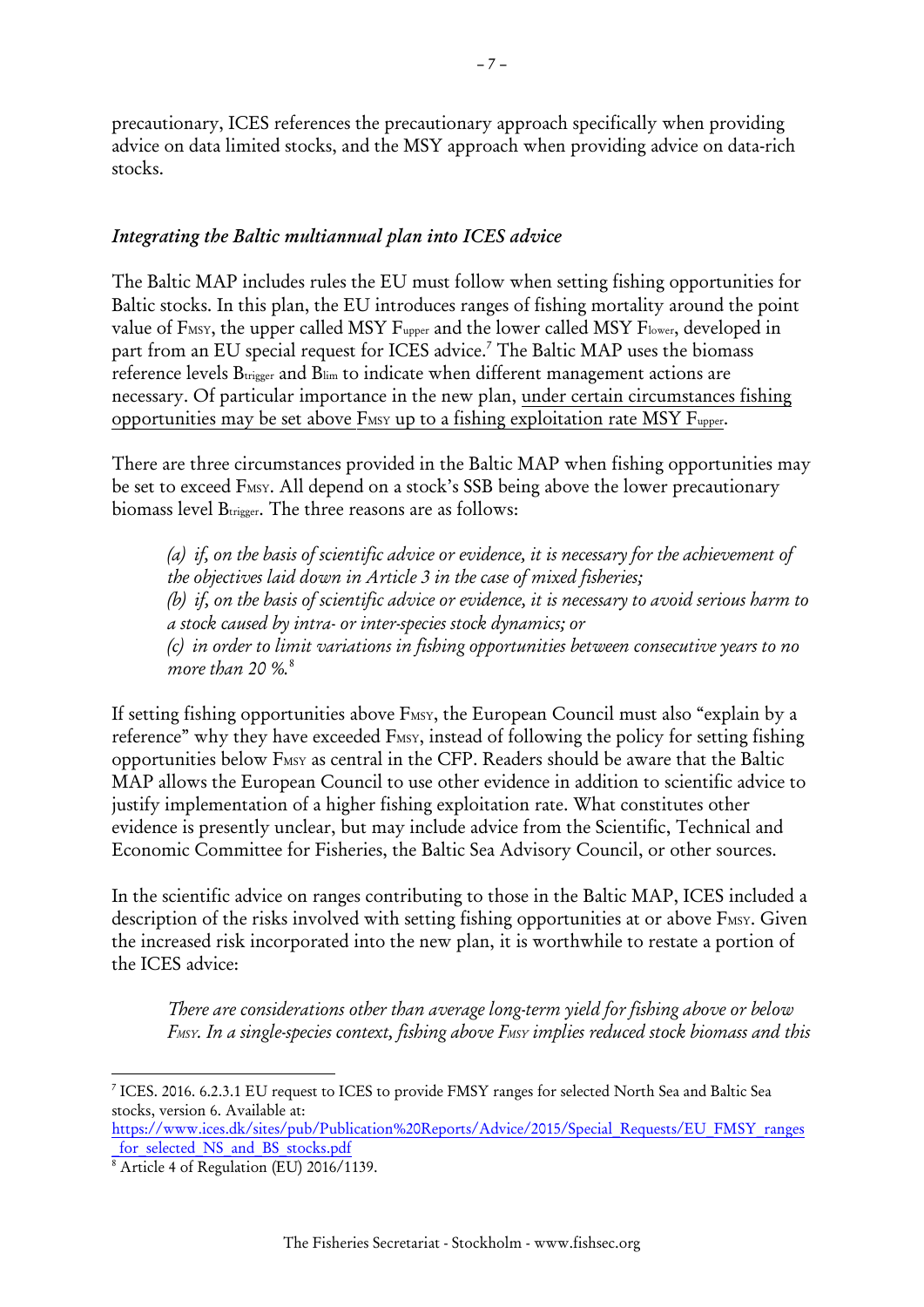*may be substantial where Fupper is much higher than FMSY. So in utilizing FMSY ranges there are more advantages to fishing between FMSY and Flower than between FMSY and Fupper.* 

– 8 –

*With higher fishing mortalities the following occurs:* 

- *A need for increased fishing effort;*
- *Higher dependence of stock and yield on recruiting year classes and increased variability on catch opportunities;*
- *The size of the fish in the stock and the catch will be smaller on average;*
- *Greater probability of SSB being less than MSY Btrigger; and*
- *A lower probability of density-dependent effects such as reduced growth or increased cannibalism.*

*For some mixed fisheries it may be difficult to reconcile the Fs on different stocks. An approach for maximizing long-term yield could be to attempt to reconcile F on a mixed fishery using Fs between Flower and FMSY. If this cannot be accomplished, F between FMSY and F<sub>upper</sub>* could also be used in the short term. However, using  $F > F$ MSY for the same *stock in the long term implies that there are structural changes required in the fishery to avoid the consequences listed above. Moreover, in line with the request, FMSY and the upper and lower ranges are calculated based on current fishery selectivity with the possibility of higher yields if selectivity is altered through changes in gear design, fishing area*, *or season.*<sup>9</sup>

## <span id="page-7-0"></span>*What happens next?*

In June, the Commission publishes a policy statement describing the general principles they will apply when proposing fishing opportunities, or TACs and quotas, for the coming year. Specific Commission quota proposals come later in the year following consideration of scientific advice. The Baltic Sea Advisory Council also considers the scientific advice for Baltic fish stocks, other comments from its membership, and produces its own advice.

The Commission will most likely publish its proposal for Baltic fishing quotas in September. Subsequently, European Council working groups will discuss the Commission's proposal prior to the Council's October meeting, where it will negotiate the 2018 fishing quotas. The regional Member State organization BALTFISH will also make joint recommendations to the European Council ahead of the October Council meeting.

-

<sup>9</sup> Pg 2-3 *in* ICES. 2016.§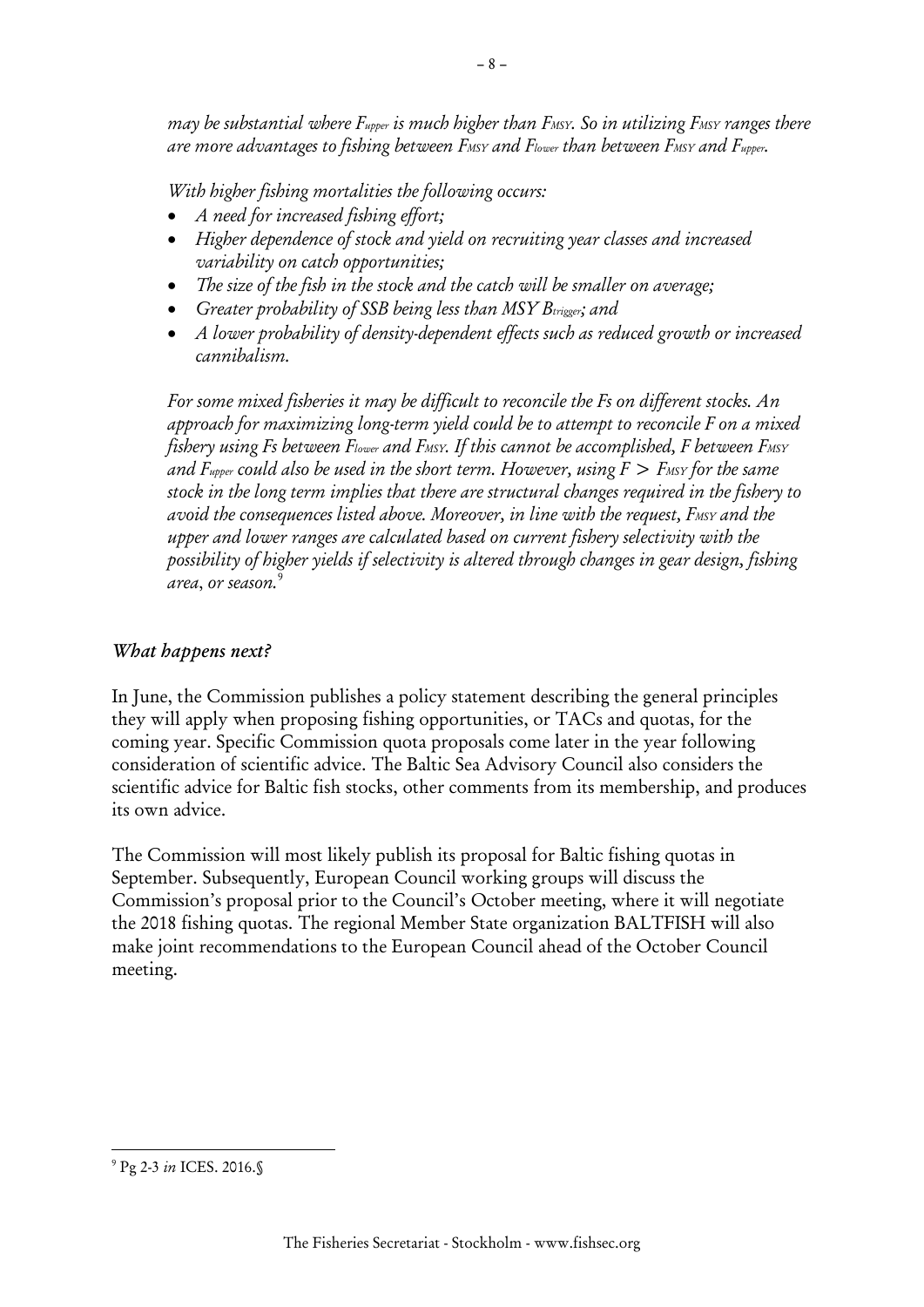## <span id="page-8-0"></span>**DETAILED SUMMARY OF ICES ADVICE**

N.B. ICES provides total catch advice applicable to a stock across its full range. The Commission applies a TAC to a stock by management area.





-

<sup>10</sup> FAO. 2016. [FAO major fishing areas] Available at: <http://www.fao.org/fishery/area/Area27/en>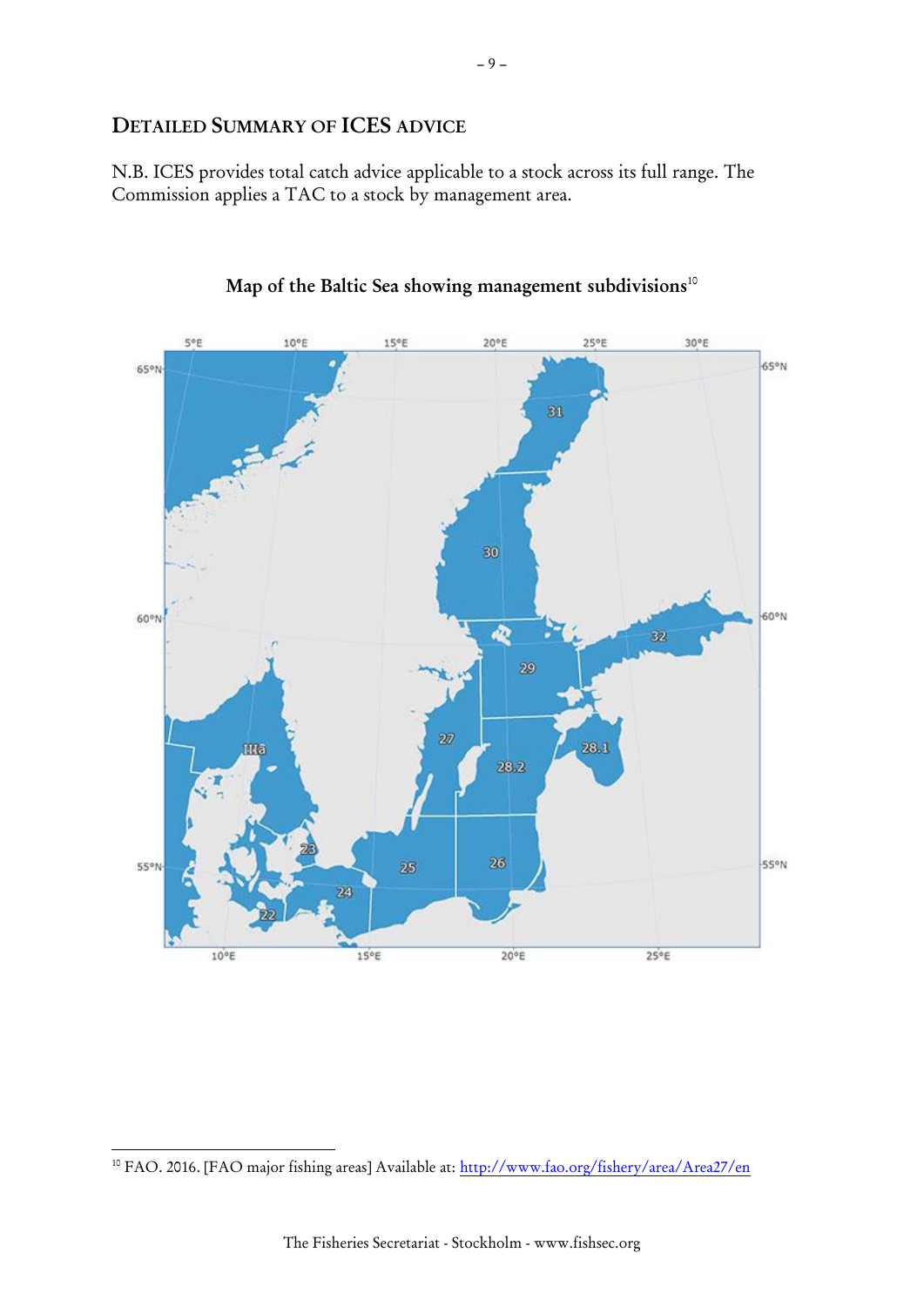#### <span id="page-9-0"></span>*Cod in Subdivisions 22–24, Western Baltic*

Western Baltic cod (*Gadus morhua*) is severely overfished. The SSB peaked in the early 1980s and reached a record low in 2013. The short-term forecast estimates that the SSB in 2017 is the second-lowest in the time series. Overall fishing mortality is, and has consistently been, well above  $F$ <sub>MSY</sub>,  $F_{pa}$ , and is currently fluctuating around  $F$ lim. The most recent stock assessment has again revised the SSB downward and the fishing mortality rate upward. This stock has not grown as expected in the previous assessment, and the SSB has remained below Blim, outside of safe biological limits and near collapse, for nearly a decade. Recruitment to the fishable stock in 2016 was the lowest in the 1994–present time series, though recruitment in 2017 is relatively one of the highest.

The projected growth for 2018 noted in the advice depends both on the recruitment in 2017, which is still uncertain and based on a few data points, and an assumption that the fishing exploitation rate on the stock, from all sources, will be 0.37 for 2017. This is very likely an underestimate of the true fishing mortality. Reasons include uncertainty from unaccounted fishing mortality and to a lesser extent stock mixing with eastern Baltic cod. In addition, the model used has repeatedly and consistently revised the biomass downward and the fishing exploitation rate upward, for several years. ICES sees this as a matter of concern and is now investigating possible underlying reasons.

Unless the cut in quota for 2017 is strictly applied across all commercial fisheries, the fishing exploitation rate for 2017 will likely remain at a similar level to that historically recorded. Significant changes in the fisheries capturing this stock are necessary to curb the long-term sources of mortality, including a commitment by Member States to implement existing regulations. Caution is necessary for all further exploitation of this stock to ensure that the recruitment in 2017 has the opportunity to help repopulate the stock.

An additional indicator of poor stock status is age-truncation, a reduction in the age when fish become mature.<sup>11</sup> The proportion mature at age 2 in 1994 was 35%. The most recent estimate for 2016 is more than twice that proportion, with 71% mature at age 2.<sup>12</sup> Similar to data from the eastern Baltic stock showing fish maturing at smaller sizes, this agetruncation is a result of overfishing over the long term, including larger, more fecund 'mother' cod selected out through relatively unselective mobile fishing methods. However, integrating stock data from SD 24 into the assessment may change this outlook.

Mixing between western and eastern Baltic cod in SD 24 complicates quota setting for the Management Area (SD 22–24). Reallocating a portion of the TAC for eastern Baltic cod to SD 24 would account for this naturally occurring stock mixing, but introduces an additional risk to overfishing western Baltic cod. ICES therefore highlights the need to protect the weaker western Baltic cod stock when considering any such reallocation.

<sup>11</sup> Marteinsdottir G, & Begg G.A. 2002. Essential relationships incorporating the influence of age, size and condition on variables required for estimation of reproductive potential in Atlantic cod *Gadus morhua*. Marine Ecology Progress Series, 235: 235–256.

<sup>&</sup>lt;sup>12</sup> ICES. 2017. Report of the Baltic Fisheries Assessment Working Group (WGBFAS), 19–26 April, 2017, ICES HQ, Copenhagen, Denmark. ICES CM 2017/ACOM:11. 503pp.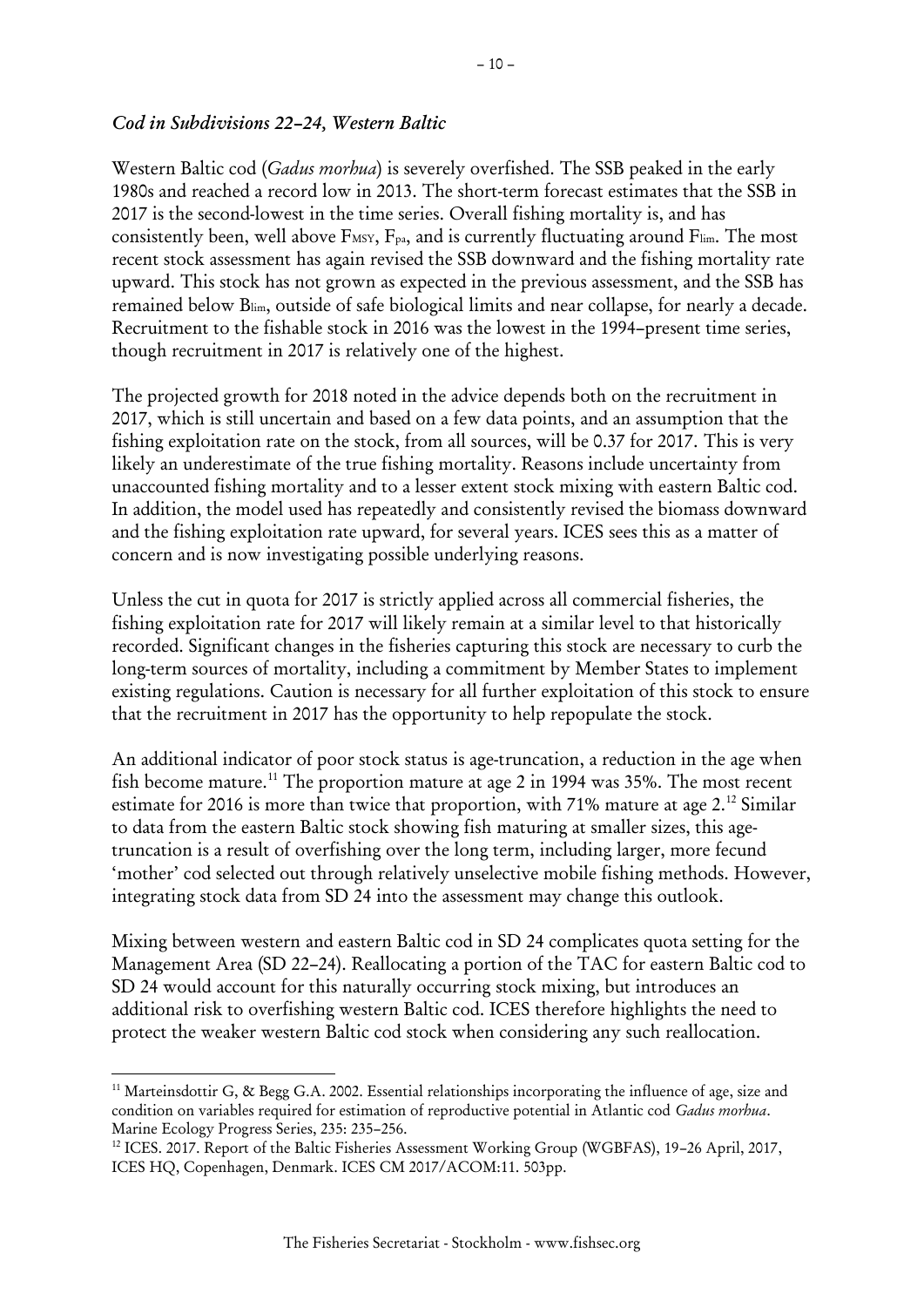Incorporating recreational catches in the stock assessment has added additional uncertainties to the advice. Only German recreational fishery data are included, as data on Danish and Swedish recreational fisheries is still too uncertain to include in the assessment. Recreational catches are generally not restricted through Council decisions on fishing opportunities. For 2018, ICES has deducted the estimated recreational catch first to arrive at advice specific to commercial catch only.

Contrary to anecdotal discussion, ICES data on German recreational fisheries shows that the vast majority of the recreational catch (86%) consists of cod age 3 and younger, and not a proportionally high number of older, larger cod.

The landing obligation became effective in the Baltic in 2015, but discarding still occurs. Experts in the field and fishers both agree that the ICES estimate of discarding is an underestimate due to non-compliance. ICES also notes that discarding will increase as fishers capture the new larger year class.

The Baltic Sea Advisory Council unanimously advised in 2015 that the "Bacoma" and "T90" regulated cod-ends to fishing trawls are ineffective and that to achieve the objectives of the CFP and the landing obligation fishers must be able to modify their gears for improved selectivity. Neither the Baltic Member States nor the Commission have taken any action on this advice.

The commercial catch advice range for western Baltic cod, based on the Baltic MAP, is from 1 376 tonnes to 3 541 tonnes. This catch advice is a portion of the total catch represented in ICES advice, which is no more than 5 295 tonnes. To arrive at the total commercial catch advice, ICES deducted an estimated 1 754 tonnes of recreational catch.

Accounting for the ratio of eastern Baltic cod in SD 24, the *'status quo'* allocation within the adjusted F-ranges in the Baltic MAP could include from 981 tonnes to 2 525 tonnes of additional quota, with the Eastern Baltic Management Area quota reduced by the same amount. This would result in a potential range for the Western Baltic Management Area quota of 2 357 to 6 066 tonnes.

**In accordance with the Baltic MAP, ICES advises that the commercial catch of western Baltic cod should not exceed the range 1 376 tonnes to 3 541 tonnes. The TAC corresponding to ICES advice may include a portion of eastern Baltic cod, as long as the weaker western stock is protected from overexploitation.**

#### <span id="page-10-0"></span>*Cod in Subdivisions 25–32, Eastern Baltic*

Due to favourable environmental conditions and strong year classes towards the end of the 1970s, the eastern Baltic cod stock reached its highest recorded biomass levels in 1980– 1982. From an early 1980s high of approximately 640 000 tonnes, high fishing mortality and poor environmental conditions resulted in a stock decline to only 87 000 tonnes by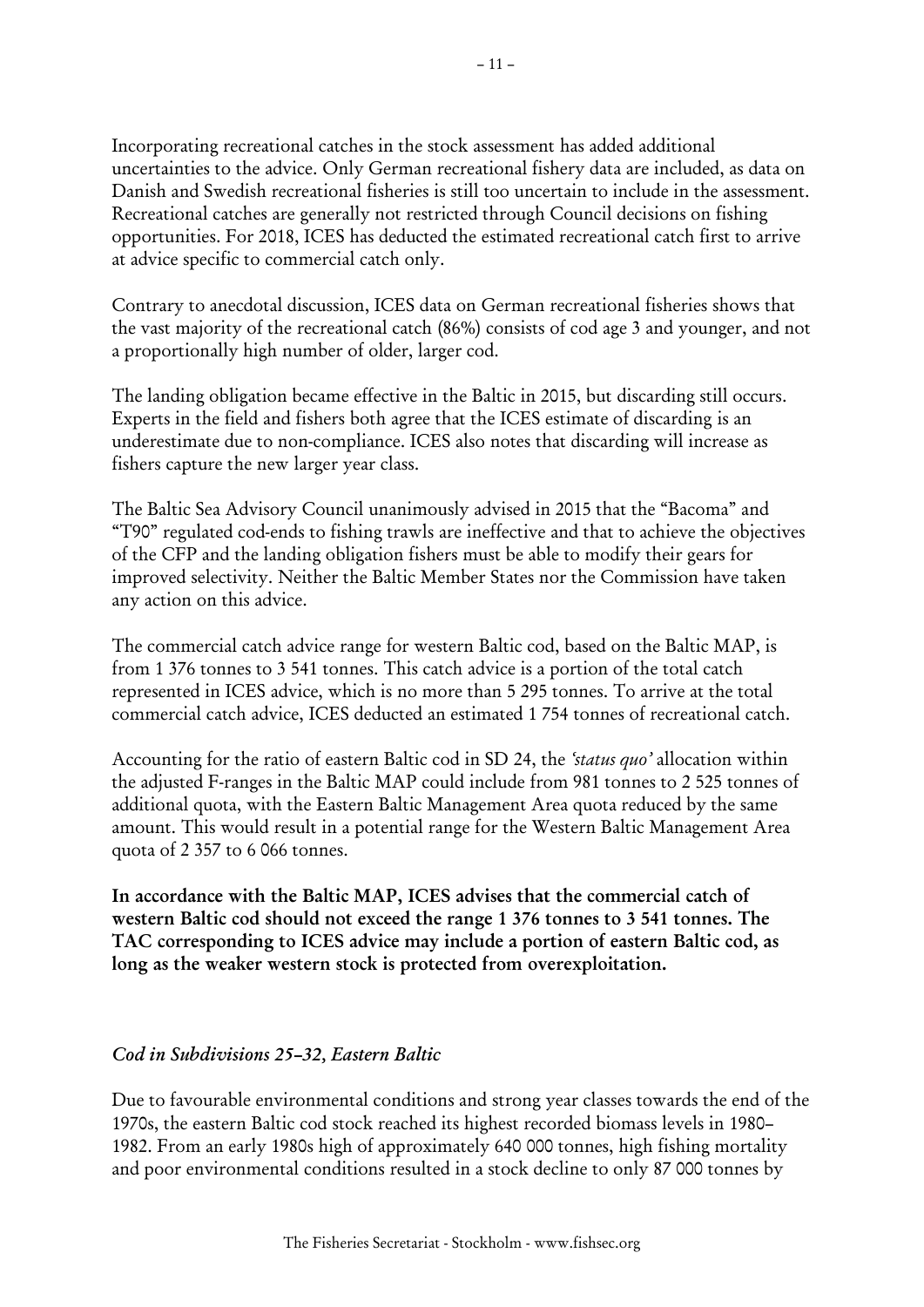1992. Fishing mortality remained high on this depressed stock through the 2000s. The Helsinki Commission and the International Union for Conservation of Nature eventually classified eastern Baltic cod as "vulnerable" due to the threat of synergistic effects of eutrophication and climate change.<sup>13</sup>

Following the 2015 ICES benchmarking exercise, ICES determined that eastern Baltic cod is a data-limited stock, and they could not complete an analytical assessment. Key issues in the analytical assessment include the failure to confidently age cod, or quantify changes in cod growth and natural mortality. These issues, among others, increase uncertainty to such a degree that an analytical assessment is not meaningful. Thus, there are no available reference points for biomass and fishing mortality of eastern Baltic cod.

New in the advice for 2018, ICES has applied a model for data limited stocks, using proxies for MSY reference points, and believes the stock biomass to be above Burigger by 7% and above F<sub>MSY</sub> by 153%.<sup>14</sup>

Additional data on the stock, such as the small fish index and length at maturity, are useful to understand stock status. In particular for considering fisheries-relevant components of the Marine Strategies Framework Directive, descriptor 3 in Annex I, that a fished population exhibit "a population age and size distribution that is indicative of a healthy stock." 15

The small fish index shows a steady decline in the amount of small fish in the stock, which may also indicate a fall in recruitment. Similar to western Baltic cod, eastern Baltic cod are maturing at record-setting smaller sizes, and what is assumed younger ages (since age cannot be verified in the eastern stock). The length at which eastern Baltic cod first mature has fallen by half, from near 40 cm in the early 1990s to 20 cm in 2016–2017. When seen in other cod stocks, this kind of stunted stock development has been associated with poor stock resilience, but the impact on reproductive capacity in the Baltic is still unknown. Combining these two elements, a decline in small fish and fish maturing at smaller sizes, suggests the stock is in an unhealthy state.

Lacking an analytical assessment, ICES develops catch advice based on the ICES data limited framework. The new Baltic MAP also supports the application of the precautionary approach when reference points are not available. Comparing trawl survey data from the last five years, ICES estimates that the Eastern Baltic cod stock size has decreased by less than 20%. This has been converted into a total catch advice for eastern Baltic cod of 26 071 tonnes, including catches in both the eastern and western Baltic cod management areas.

<sup>&</sup>lt;sup>13</sup> HELCOM. 2013. Species Information Sheet Gadus Morhua: [http://www.helcom.fi/baltic-sea](http://www.helcom.fi/baltic-sea-trends/biodiversity/red-list-of-species/red-list-of-fish-and-lamprey-species)[trends/biodiversity/red-list-of-species/red-list-of-fish-and-lamprey-species](http://www.helcom.fi/baltic-sea-trends/biodiversity/red-list-of-species/red-list-of-fish-and-lamprey-species)

<sup>&</sup>lt;sup>14</sup> ICES. 2017. Annex 7.7 - Eastern Baltic Cod assessment using seasonal data and SPiCT.

<sup>&</sup>lt;sup>15</sup> Directive 2008/56/EC of the European Parliament and of the Council of 17 June 2008 establishing a framework for community action in the field of marine environmental policy (Marine Strategy Framework Directive) (OJ L164/19, 25.6.2008)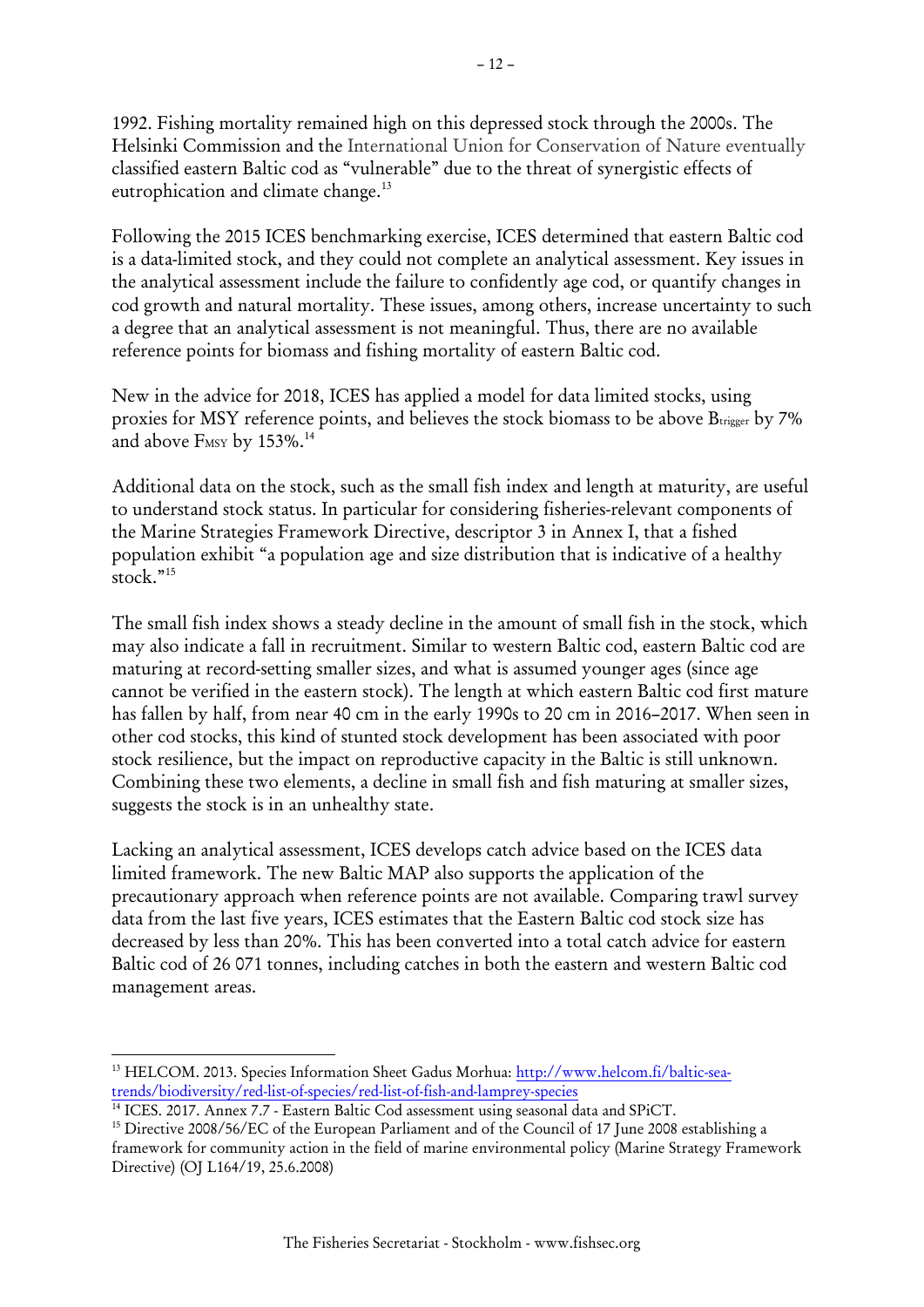Cod in the eastern Baltic is also harvested by Russia. According to recent communication with the Commission, the Russian share is calculated to be 5% of the total TAC, in line with a previously negotiated TAC sharing arrangement. The Russian fishery is exclusively on the eastern Baltic cod stock in the area of Kaliningrad, thus the corresponding EU quota for eastern Baltic cod should be reduced in line with the agreement to 24 767 tonnes.

As described in the section on western Baltic cod, stock mixing occurs between the western and eastern cod stocks in SD 24. Accounting for the ratio of eastern Baltic cod believed to be in SD 24, the *'status quo'* allocation for the Western Baltic Management Area could include an additional quota of 981–2 525 tonnes. This would result in a reduced Eastern Baltic Management Area quota from 22 242 tonnes to 23 786 tonnes (after deducting the Russian TAC). As stated above, ICES notes the need to protect the weaker western Baltic cod stock when considering any reallocation of the eastern Baltic cod quota to SD 24, as a higher TAC increases the pressure on the western Baltic stock.

The Commission's request for advice for 2018 specified the use of *'status-quo'* fishing effort distribution, although this distribution can vary widely. This explains the softening of the ICES advice from 2017 to 2018, when ICES was explicit about the need to create separate management areas in order to ensure that the weakest component of the western Baltic cod stock in SD 22 was protected.

In 2014 and 2015 the Baltic experienced several significant inflows of oxygen-rich sea water, ending a decade-long stagnation in the central Baltic Sea. <sup>16</sup> While the inflows appear to have had a positive impact on cod condition, previous expectations that the inflow would benefit cod productivity and recruitment have not yet materialized.

Discarding of cod is considered to be a more substantial issue in the eastern Baltic than in the western Baltic. Limited observer data indicates that undersized cod represents nearly 11% of the total catch in tonnes, or 20% in numbers (11 million individuals), while in landings data undersized cod represents less than 2%. This mismatch, due to discarding of undersized cod in circumvention of the landing obligation, is itself likely to be an underestimate of the true discard rate. Scientific observers in some Member States were previously unable to board and observe fishing activities. According to information provided during the Advice Drafting Group, this has been resolved. ICES has obtained information that fishers are illegally modifying their gear to increase catch rates of all cod, subsequently discarding the undersized catch.

**In accordance with the precautionary approach, and the adjustments noted above, the EU portion of the TAC corresponding to ICES advice should not exceed 24 767 tonnes. The TAC corresponding to ICES advice may be reduced by a portion transferred to the Western Baltic cod management area, as long as the weaker western stock is protected from overexploitation.**

<sup>&</sup>lt;sup>16</sup> Mohrholz V., Naumann M., Nausch G., Krüger S. and U. Gräwe. 2015. Fresh oxygen for the Baltic Sea – An exceptional saline inflow after a decade of stagnation. Journal of Marine Systems, 148: 152–166; Karnicki, S., BSAC General Assembly, 26 April 2016.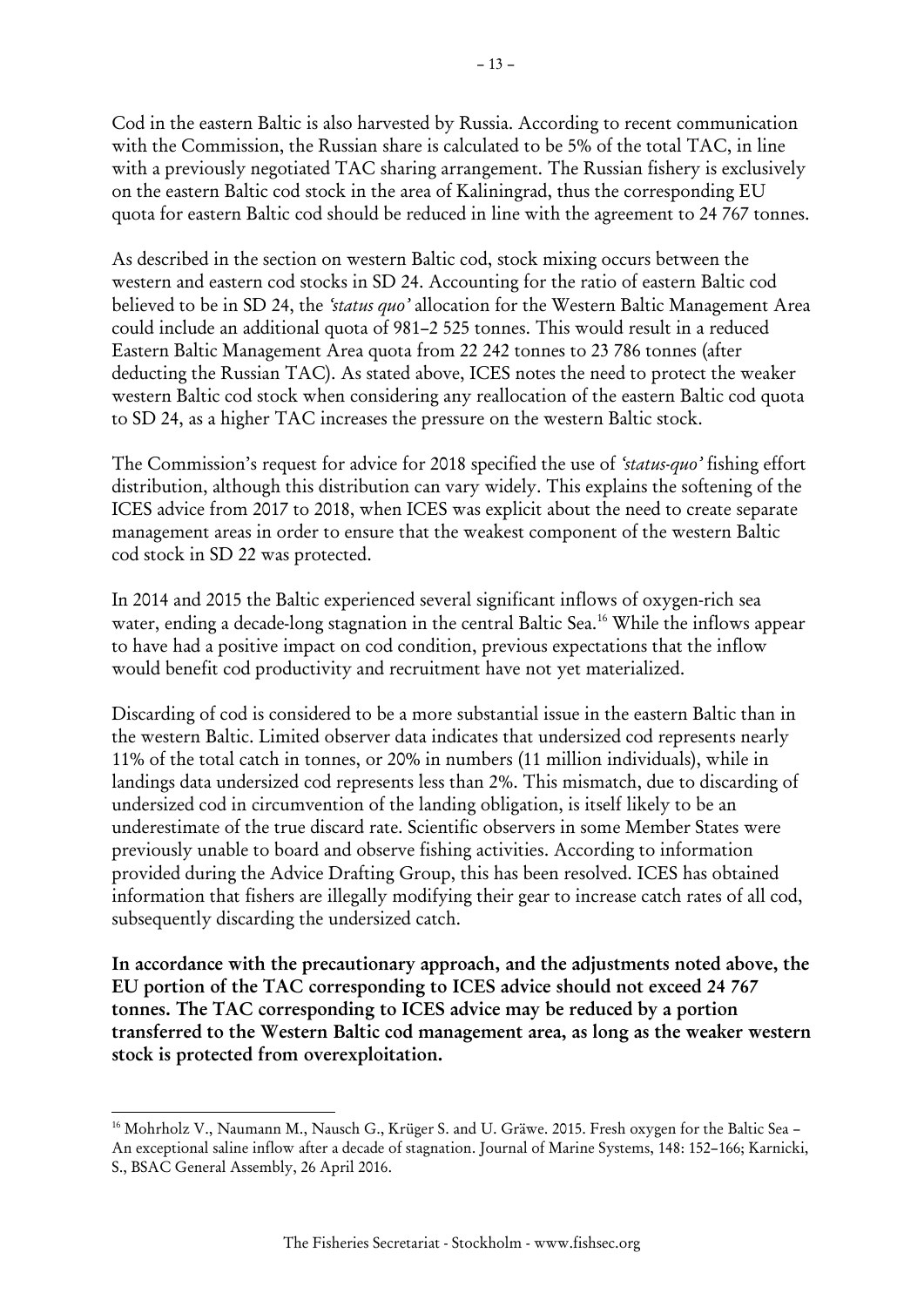#### <span id="page-13-0"></span>*Herring in Subdivisions 20–24, Western Baltic Spring Spawners*

Western Baltic spring spawning herring (*Clupea harengus*) is one of the more complex stocks to assess. Interannual variability in the migration patterns, migrations between the Baltic and North Sea management areas, catch distribution among fisheries and stock mixing with central Baltic herring all add to the complexity.

The stock biomass declined substantially from the early 1990s amid increased fishing mortality and reduced recruitment, reaching its lowest estimated SSB in 2011. Since then, relative reductions in fishing mortality appear to have permitted moderate growth in the SSB though recruitment remains low. The current assessment has revised the biomass downward and recent historical fishing exploitation rates upward. The stock is now considered overfished, below B<sub>trigger</sub>, and fishing pressure is above F<sub>MSY</sub>.

Appreciating the variability in historic assessments, the perception of the stock has changed due to uniformly low survey indices from all 2016 surveys.<sup>17</sup> Due to the revision in the assessment, the total catch advised across the range of this stock is 34 618 tonnes.

This stock is subject to a TAC setting procedure in annually negotiated agreements between the EU and Norway.<sup>18</sup> The interpretation of this TAC rule allocates half of the advised catch, or 17 309 tonnes, to the Baltic SD 22–24 and the other half to the North Sea.

The Baltic MAP also includes F-ranges for the Western Baltic herring stock. The remaining component of the stock-complex in the North Sea is managed through the EU-Norway management strategy, which for 2018 forms the basis of ICES advice. Therefore ICES advice is based on its existing MSY approach and has reduced the advice according to the ICES advice rule. The Baltic MAP range is provided under 'other options' and does not form the basis of ICES advice, thus readers should be aware that the range values in this 'other options' table have not been adjusted according to the Baltic MAP advice rule for stocks below Burigger.

## **In accordance with the MSY approach and the quota split noted above, the Baltic quota corresponding to ICES advice would be no more than 17 309 tonnes.**

#### <span id="page-13-1"></span>*Herring in Subdivisions 25–29 & 32, Central Baltic Sea, excluding Gulf of Riga*

This is the largest of the Baltic herring stocks, composed of a number of local populations. Following a SSB decline to below Blim in the late 1990s, the stock has shown a steady increase and is now well above MSY  $B_{trigger}$ . Fishing mortality has remained below  $F_{MSY}$ since 2004.

<sup>&</sup>lt;sup>17</sup> Surveys include two acoustic surveys, two trawl surveys, and one larval survey.

<sup>18</sup> Industry & Fisheries Ministry, Norway. 3 December, 2016. Press Release. Kvoteavtale med EU for 2017. Available at:<https://www.regjeringen.no/no/aktuelt/kvoteavtale-med-eu-for-2017/id2522649/>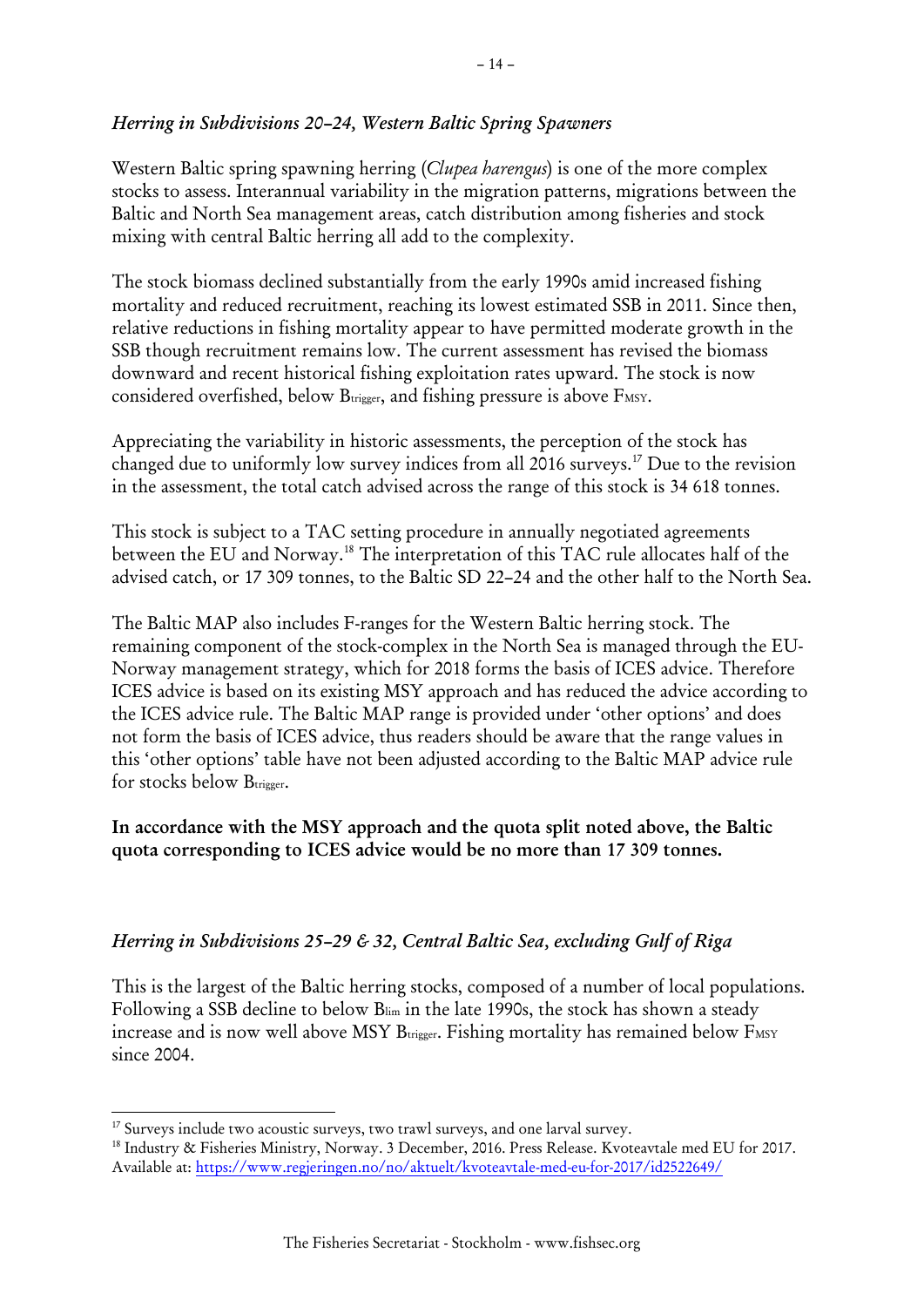The 2014 year-class of herring, recruiting to the fishery in 2015, is remarkably high compared to all other years in the time series, making it the highest since the time series began in 1974. This is an improvement on the previous year's assessment, which assumed the 2014 year class to be the fourth-largest in the time series.

ICES advises that total catches in 2018 should be no more than 267 745 tonnes (Baltic MAP F<sub>MSY</sub>). Stock mixing with Gulf of Riga herring, and accounting for the Russian quota share, results in a different corresponding EU portion of the TAC.

A previously negotiated TAC sharing agreement with Russia provides their herring fisheries with 9.5% of the total TAC, or 25 048 tonnes, leaving 242 309 tonnes of EU quota in line with ICES advised total catch. The assumed 2018 commercial catch of this stock in the Gulf of Riga, outside of the Central Baltic, is 4 340 tonnes, and the assumed catch of Gulf of Riga herring in the Central Baltic is 260 tonnes. The resulting total EU quota according to the range incorporated in the Baltic MAP would be from 177 134 tonnes to 295 937 tonnes. The adjusted EU quota at Baltic MAP FMSY would be 238 229 tonnes.

Any EU quota, with adjustments, set above the FMSY value in this range is only permissible according to the Baltic MAP if certain conditions are met. There is no evidence provided in the ICES advice to justify exceeding the FMSY point value.

Discards are considered negligible. Due to the introduction of the Landing Obligation, interspecies quota transfers of up to 9 % are legally permitted, within conservation constraints. The ICES advice does not consider any of these transfers, and notes that any future transfers should not result in overall harvests exceeding scientific advice.

**In accordance with the Baltic MAP and the adjustments noted above, and lacking justification in the Baltic MAP to exceed FMSY, the EU portion of the TAC corresponding to ICES advice would be within the range of 177 521 tonnes to 238 229 tonnes.**

## <span id="page-14-0"></span>*Herring in Subdivision 28.1, Gulf of Riga*

The Gulf of Riga is a semi-enclosed ecosystem of the Baltic Sea with lower salinity than the main basin, with the smallest and slowest growing individual herring in the Baltic. Herring is the dominant marine species in the Gulf, with few natural predators. Fishing mortality has generally been above F<sub>MSY</sub>, and has increased steadily since 2015 according to the current assessment.

Recruitment of Gulf of Riga herring is highly dependent on environmental conditions, particularly water temperature and zooplankton abundance. Since 1989 the majority of winters have been mild, favouring herring reproduction. Current recruitment appears roughly average, although there has been high variation within the time series. ICES advises that total catches in 2018 should be no more than 24 919 tonnes (Baltic MAP F<sub>MSY</sub>). Stock mixing with Central Baltic herring results in a different corresponding TAC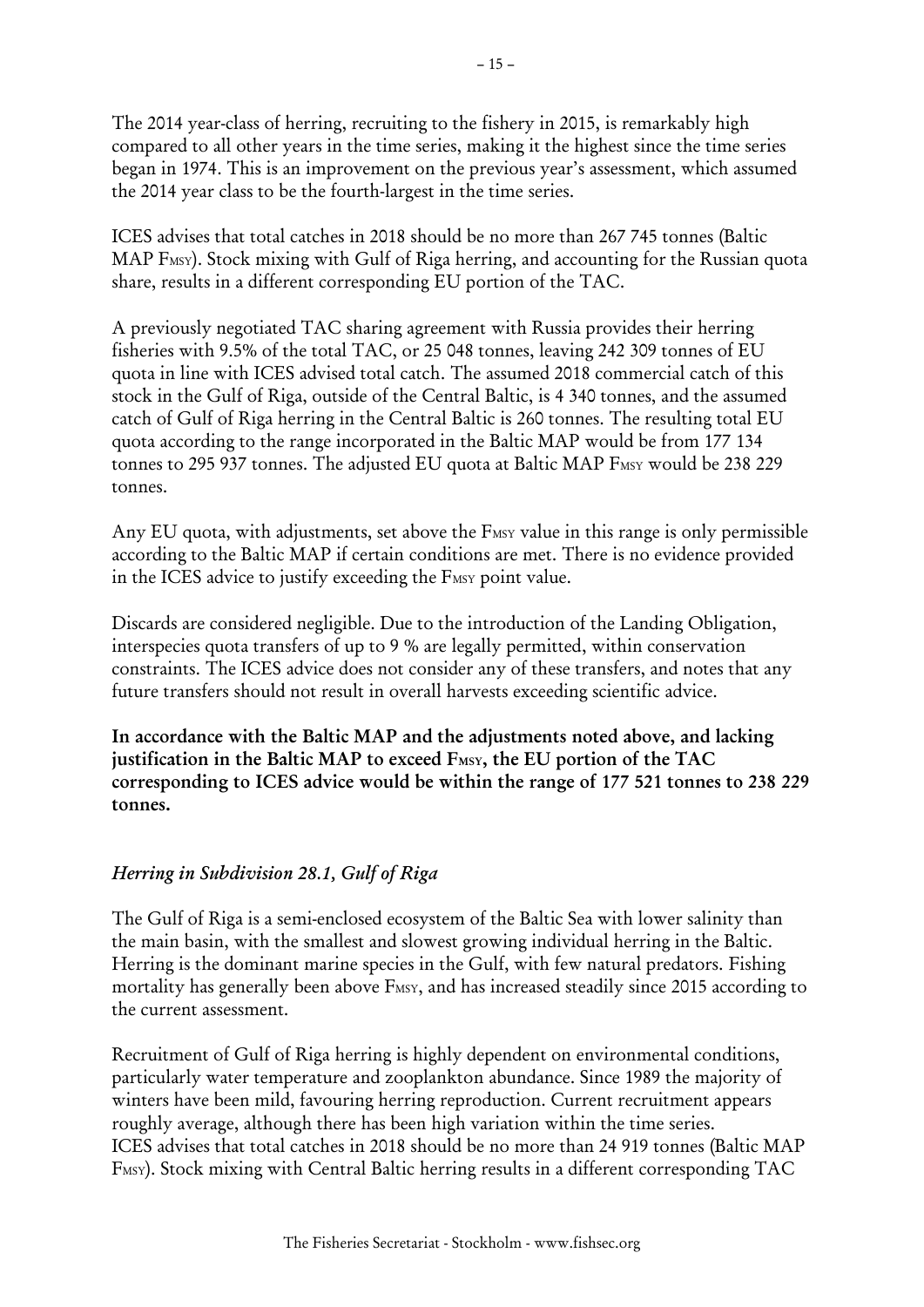for the Gulf of Riga management area. The assumed 2018 commercial catch of this stock in the Central Baltic, outside of the Gulf of Riga, is 260 tonnes, and the assumed 2018 commercial catch of Central Baltic herring in the Gulf of Riga is 4 340 tonnes.

The corresponding TAC for this management area, recognising stock mixing, would be no more than 28 999 tonnes (Baltic MAP F<sub>MSY</sub>). While a larger figure than the advised total catch for the whole stock, the corresponding TAC reflects fishing levels no greater than F<sub>MSY</sub> before adjustments. The possible TAC according to the F-range incorporated in the Baltic MAP would be from 23 476 tonnes to 33 275 tonnes. Discards are considered negligible.

Any TAC, with adjustments, set above the F<sub>MSY</sub> value in this range is only permissible according to the Baltic MAP if certain conditions are met. There is no evidence provided in the ICES advice to justify exceeding the FMSY point value.

**In accordance with the Baltic MAP and the adjustments noted above, and lacking justification in the Baltic MAP to exceed FMSY, the TAC corresponding to ICES advice would be within the range of 23 476 tonnes to 28 999 tonnes.**

## <span id="page-15-0"></span>*Herring in Subdivision 30-31, Gulf of Bothnia*

Previously treated as separate stocks in ICES advice, Bothnian Sea and Bothnian Bay herring have been combined into a single advice reflecting the TAC management area. ICES has calculated new F-Ranges for this combined stock. Until the new ranges are defined and agreed within the Baltic MAP, ICES provides advice based on the ICES MSY approach.

Due to low salinity and low mean temperature, herring in the Gulf of Bothnia is slowgrowing and relatively small. The spawning stock biomass of Bothnian Sea herring tripled in the late 1980s, only to then drop by 40% by 1999. Since 2003, this stock's SSB has grown to the highest levels assessed in 20 years, with decreases noted since the 2014 peak.

While the SSB is still relatively high, ICES dramatically revised the stock's estimated SSB downward in 2015. This was due to a necessary change in the assessment to handle ongoing uncertainty regarding the recent acoustic survey recruitment estimates. These concerns should diminish over time as the acoustic survey time-series grows.

The ICES advice for 2018 is that catches should not exceed 95 566 tonnes. Discarding is considered negligible.

The fishing exploitation rate and total catch from this stock have steadily increased and are the highest in the 1980–present time series. The fishing exploitation rate has historically remained below F<sub>MSY</sub>, but since 2015 it has been above F<sub>MSY</sub>.

**In accordance with the MSY approach, the TAC corresponding to ICES advice would be no more than 95 566 tonnes.**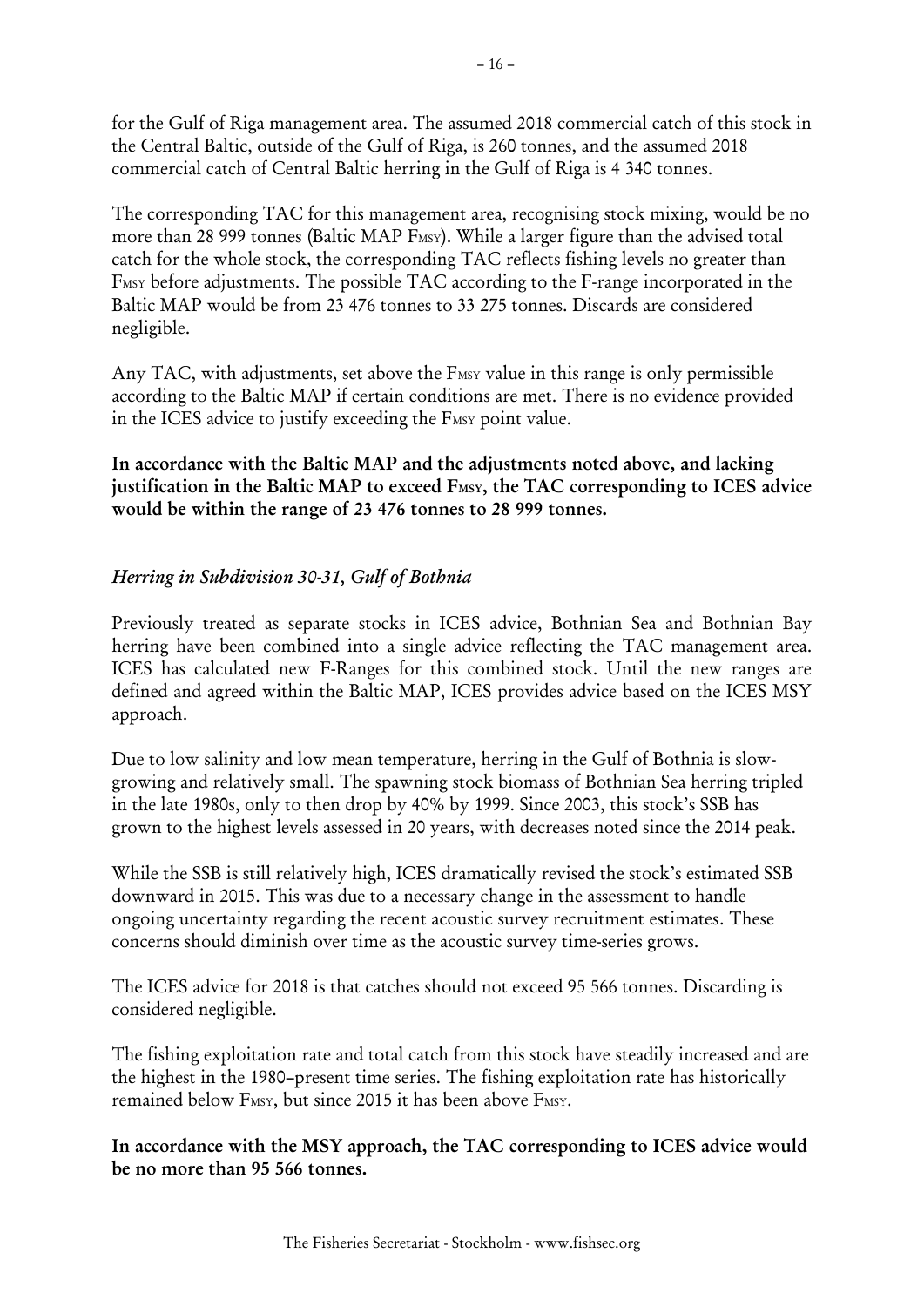#### <span id="page-16-0"></span>*Sprat, Baltic Subdivisions 22-32*

1

Sprat (*Sprattus sprattus*) is managed as a single stock across the Baltic Sea. Declining to below Blim in the early 1980s, sprat then recovered to well above Burigger, reaching a maximum assessed SSB in 1996 of 1.9 million tonnes. Sprat stocks have since fluctuated above B<sub>trigger</sub>, corresponding to relative changes in fishing mortality.

Eastern Baltic cod and sprat stocks share a strong predator-prey relationship. Higher cod SSB in the early 1980s contributed to lower sprat populations. As cod declined, sprat recovered. The assessment correlates natural mortality via predation on sprat with eastern Baltic cod biomass and cod stomach content analysis.

ICES estimates a decreasing fishing mortality from 2013 to the present, falling to sustainable levels, below F<sub>MSY</sub>, in 2016. This is the first time fishing mortality is within long-term sustainable levels since 1994. The resulting total catch advice for 2018, reflecting increasing SSB and decreasing fishing mortality, is 291 715 tonnes (Baltic MAP F<sub>MSY</sub>).

A previously negotiated TAC sharing agreement with Russia provides their sprat fisheries with 10.08% of the total TAC, or 29 405 tonnes. The resulting EU quota according to the range incorporated in the Baltic MAP would be from 197 061 tonnes to 271 308 tonnes. The adjusted EU quota at Baltic MAP FMSY would be 262 310 tonnes.

Any EU quota, with adjustments, set above the FMSY value in this range is only permissible according to the Baltic MAP if certain conditions are met. There is no evidence provided in the ICES advice to justify exceeding the FMSY point value. Discarding is considered negligible.

In addition to advice on total catch, ICES has repeatedly advised that a spatial management plan be considered for the fisheries that catch sprat. This is based on the need to improve the overall condition of eastern Baltic cod. Recent detailed research further supports this advice.<sup>19</sup> Decreasing fishing effort on sprat in SD 25 and 26 would make more sprat available as feed for cod, potentially improving cod condition.

At present, sprat is more abundant in areas outside of the cod's range in SD 25 and 26. Increasing effort northward in the Baltic to SD 27–32, through restrictions on sprat catches in the main cod area, would also optimize the yield and growth of sprat (and herring, with similar density-dependence traits, though less critical for cod condition) by reducing competition within these stocks for prey.

**In accordance with the Baltic MAP and the adjustments noted above, and lacking justification in the Baltic MAP to exceed FMSY, the EU portion of the TAC corresponding to ICES advice would be within the range of 197 061 tonnes to 262 310 tonnes.**

<sup>19</sup> Casini, M., Käll, F., Hansson, M., Plikshs, M., Baranova, T, Karlsson, O., *et al*. 2016. Hypoxic areas, density-dependence and food limitation drive the body condition of a heavily exploited marine fish predator. Royal Society Open Science, 3: 160416. 15 pp.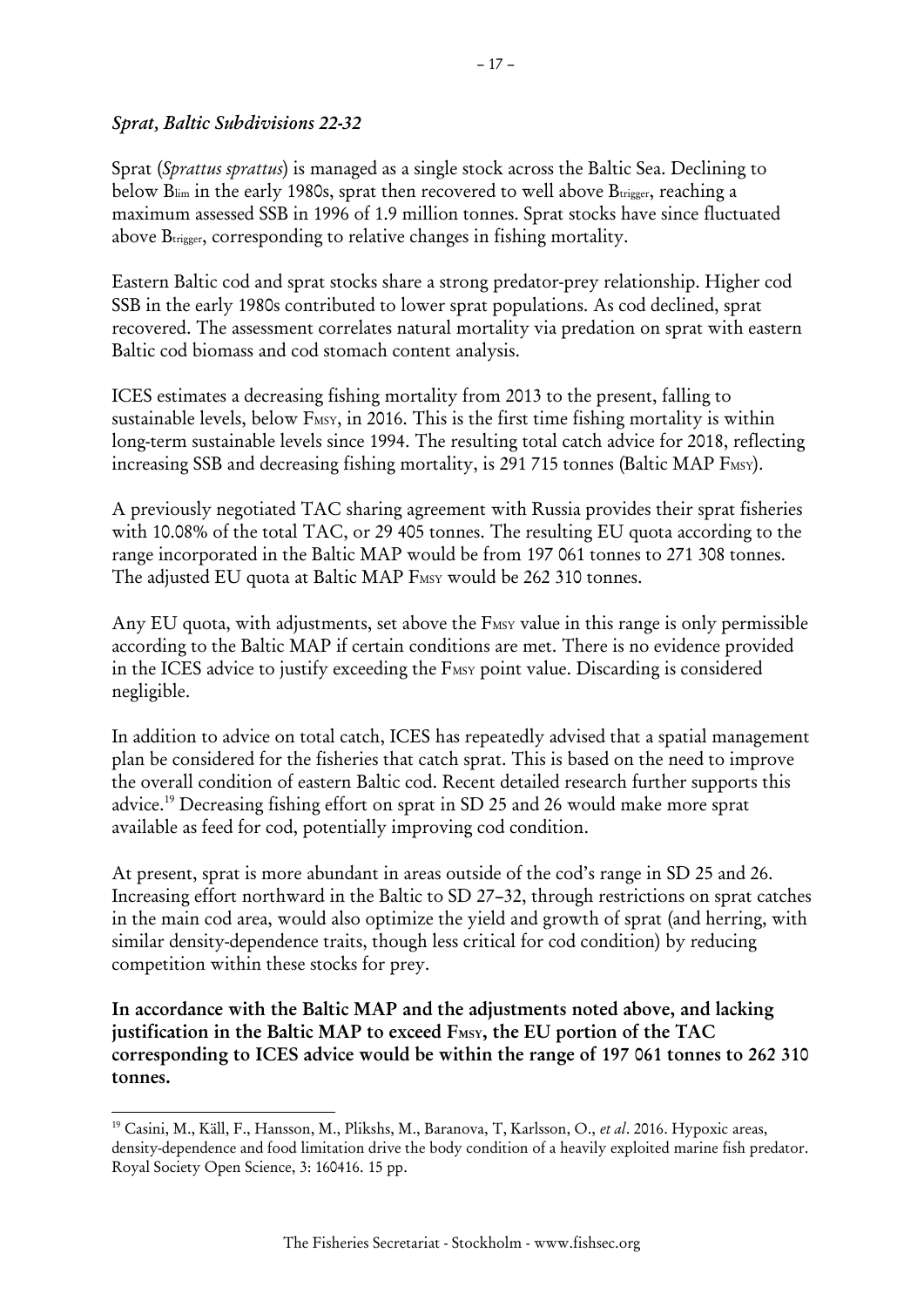#### <span id="page-17-0"></span>*Salmon in the Baltic Sea*

-

ICES advises on Baltic salmon (*Salmo salar*) catch within two management areas: the Main Basin and the Gulf of Bothnia (SD 22–31), and the Gulf of Finland (SD 32). Within these management areas Baltic salmon exist in a large number of river-specific populations ranging from healthy to vulnerable.

The last Baltic-wide agreement on a management plan for Baltic salmon came to an end in 2010. The European Commission proposed a new plan in 2011 (COM(2011)470), but negotiations on this stalled early on. Currently salmon stocks are managed through a combination of EU quotas agreed by the European Council on an annual basis and individual Member State management of local salmon rivers. However, the lack of an approved long-term management plan for Baltic salmon is particularly serious as Baltic salmon is listed under the Habitats Directive, obliging Member States to ensure 'favourable conservation status'. <sup>20</sup> Salmon management targets are also included in the Water Framework Directive, the Marine Strategy Framework Directive, the Baltic Sea Action Plan and the HELCOM Copenhagen Ministerial Declaration.<sup>21</sup>

Baltic salmon are particularly vulnerable to environmental conditions in their home spawning rivers. Hydropower dams and other forms of habitat destruction can prevent salmon from spawning at all. In many parts of the Baltic Sea region, particularly in the South, natural salmon populations have declined or disappeared.<sup>22</sup>

In some larger rivers, hydropower companies are obliged to carry out major restocking programs, releasing salmon smolt (young salmon), in order to compensate for the loss of habitat and migration obstacles resulting from hydropower installations. The process of restocking is costly and ineffective. Today, reared fish die in high numbers before maturing to spawning adults. Although 4.2 million reared salmon smolts were released in 2015, compared to 3.1 million produced in the wild, salmon catches consist of between 65% and 87% wild fish.

Despite some positive developments, such as improved habitats in both spawning and nursery areas and subsequent increases in natural reproduction, the wild salmon in several rivers have not recovered. Juvenile salmon suffer higher than expected mortality. The reasons for this low survival are still largely unknown.

<sup>20</sup> Council Directive 92/43/EEC of 21 May 1992 on the conservation of natural habitats and of wild fauna and flora (OJ L206/7, 22.7.92)

<sup>&</sup>lt;sup>21</sup> Directive 2000/60/EC of the European Parliament and of the Council of 23 October 2000 establishing a framework for Community action in the field of water policy (OJ L 327/1 22.12.2000); Directive 2008/56/EC; HELCOM. 2007. Baltic Sea Action Plan. HELCOM Ministerial Meeting, Krakow, PL, 15

November 2007. 101pp; HELCOM. 2013. Copenhagen Ministerial Declaration, 3 October 2013. 20pp. <sup>22</sup> HELCOM. 2011. Salmon and Sea Trout Populations and Rivers in the Baltic Sea - HELCOM assessment

of salmon (Salmo salar) and sea trout (Salmo trutta) populations and habitats in rivers flowing to the Baltic Sea. Baltic Sea Environment Proceedings No. 126A. 79pp.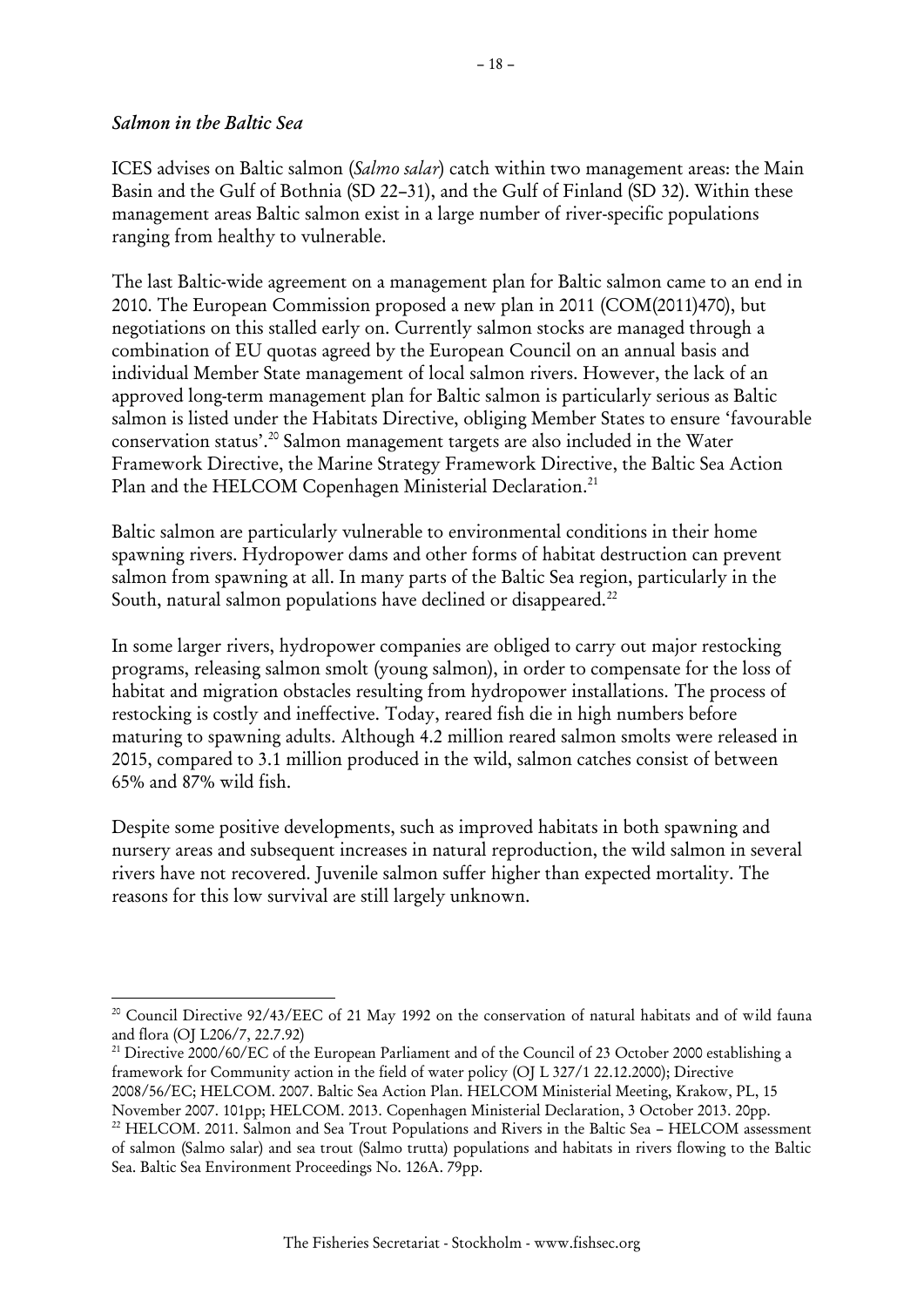**ICES advises that management of salmon fisheries should be based on the status of individual river stocks, and that fisheries on mixed stocks should be reduced as they present particular threats to stocks that do not have a healthy status.** 

#### <span id="page-18-0"></span>*Salmon in Subdivisions 22–31, Baltic Sea excluding the Gulf of Finland*

ICES assesses 29 river populations divided into 5 assessment units based on salmon biology and genetics. Since 1997 wild smolt production has increased substantially from very low values, particularly in the North. Smolt production in the Southeast shows no signs of improvement. Increases in smolt production are mainly due to increases in 2–3 rivers. The situation in the southernmost rivers is unchanged or deteriorating.

The target for rebuilding stocks is to reach at least 75%<sup>23</sup> of the estimated potential smolt production for each river. As an interim objective for weak stocks, 50% of the potential smolt production is used. Potential salmon habitat may still be underestimated in a number of salmon rivers such as the Pite River resulting in an incorrect potential smolt production. Out of 29 stocks assessed, only 6 rivers show a high probability of reaching the 75 % target in the near future, 11 rivers show a less-than-high probability, and 12 rivers are less than 30 % likely to reach this goal. Of those 12 rivers, 8 are less than 30% likely to meet even the interim goal.

The rivers Rickleån, Kågeälven, and Testeboån in the Gulf of Bothnia, Emån in southern Sweden, and several other rivers in the Southeastern Main Basin are especially weak and desperately in need of longer-term stock-specific rebuilding measures.

Although not incorporated into the assessment, recent data suggests that M74 syndrome is increasing again. M74 syndrome is caused by an unbalanced salmon diet predominantly based on young sprat, which lack adequate thiamine for the salmon's reproduction cycle. This deficiency is passed onto salmon eggs and young salmon fry causing high mortality.<sup>24</sup> In addition to other sources already considered in the ICES working group on Salmon, preliminary data from the Swedish power company Vattenfall indicates a clear increase in M74 in 2017. <sup>25</sup> Local estimates from Vattenfall indicate an increase of M74 syndrom from 10% to 25-58% in female salmon, with increasing ratios in southern rivers such as Dalävalen (58%). Vattenfall will voluntarily begin thiamine treatments in 2017 on affected reared populations, though the positive effect of these treatments is uncertain. Wild populations cannot be treated. The anticipated high mortality will result in a need for greater precaution when setting fishing opportunities for 2018.

<sup>&</sup>lt;sup>23</sup> In the HELCOM Baltic Sea Action Plan and Finland, the target is 80 % of potential smolt production. <sup>24</sup> Keinänen, M., Uddström, A., Mikkonen, J., Casini, M., Pönni, J., Myllylä, T., Aro, E., and Vuorinen, P. J. 2012. The thiamine deficiency syndrome M74, a reproductive disorder of Atlantic salmon (*Salmo salar*) feeding in the Baltic Sea, is related to the fat and thiamine content of prey fish. ICES Journal of Marine Science, 69: 516-528.

<sup>25</sup> Personal communication, Lidström, M. Vattenfall, 30 May 2017.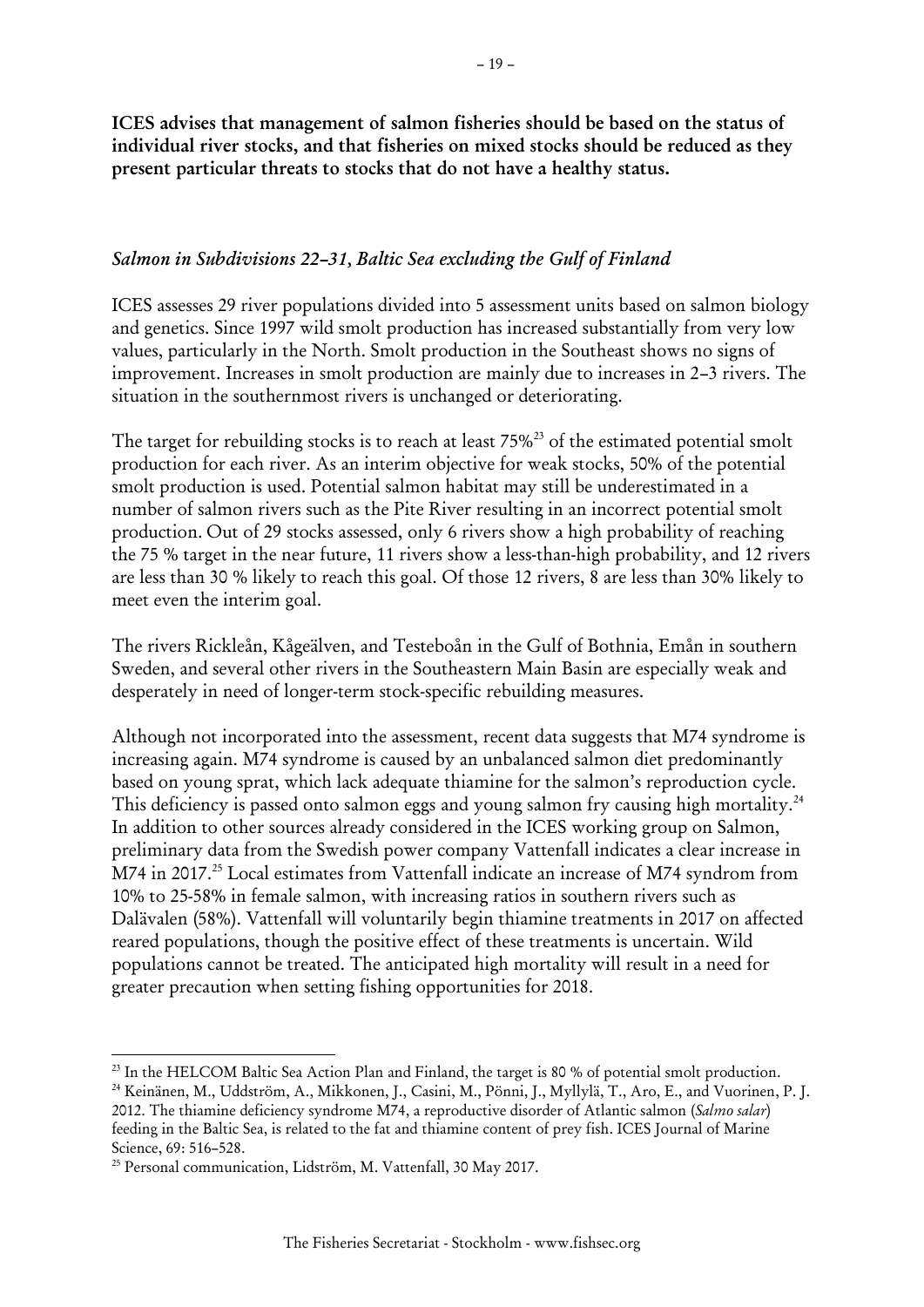ICES advises a total commercial catch at sea of 116 000 individual fish. ICES estimates the fishery will correctly report only 68% the total commercial salmon catch, with an additional 16% misreported, 7% unreported, and 9% unwanted. Thus the estimated misreported, unreported, and unwanted catch must be deducted from the total commercial catch to determine the EU quota.

The proportion of the total catch estimated as misreported, wanted catch for 2018 has more than doubled in the last year. This is due to an estimated increase in misreported catch from 4 300 in 2015 to 16 990 in 2016 through increases in Polish offshore longline and gillnet fishing. The total catch advice remains the same, though the quota corresponding to ICES advice reflects this change.

**In accordance with the MSY approach and representing the wanted, reported catch, the EU quota corresponding to ICES advice would be no more than 78 400 individual fish. 26**

#### <span id="page-19-0"></span>*Salmon in Subdivision 32, Gulf of Finland*

1

This area contains a few small, wild populations mixed with reared salmon in some rivers. The wild salmon populations are genetically distinct from each other, which indicate that these still are original salmon stocks, meaning that they have not reproduced with reared salmon. Reared salmon are easily identified by their missing adipose fin. This fin is removed before releasing a reared salmon into the wild, in order to separate them from wild populations. TAC management alone has been insufficient to improve the condition of wild salmon in the Gulf of Finland.

ICES considers salmon stocks in the Gulf of Finland data-limited and advises using the precautionary approach. Very little data on wild smolt production is available for the assessment, consisting mainly of limited electrofishing surveys. Recreational sea and river catch is uncertain. In ICES expert judgement, all wild salmon rivers in the Gulf of Finland are well below the 75% potential smolt production target and generally not showing signs of recovery.

TACs have not been set in line with ICES advice since 2011. According to ICES, a reduction in the TAC alone would most likely not safeguard wild populations from exploitation. Instead, ICES advises the development of additional effort controls, more selective harvesting methods that target reared salmon, and improved enforcement to reduce illegal catches.

<sup>&</sup>lt;sup>26</sup> The International Baltic Sea Fisheries Commission implemented a Baltic TAC sharing agreement between the EU and Russia in 1993, including a Russian salmon TAC share of 1.9% in SD 22-31 and 9.3% in SD 32. However there is no targeted fishery for salmon in Russia and relatively minor bycatch in the sea and coastal fisheries. While a shared stock, no reduction to the EU quota appears necessary.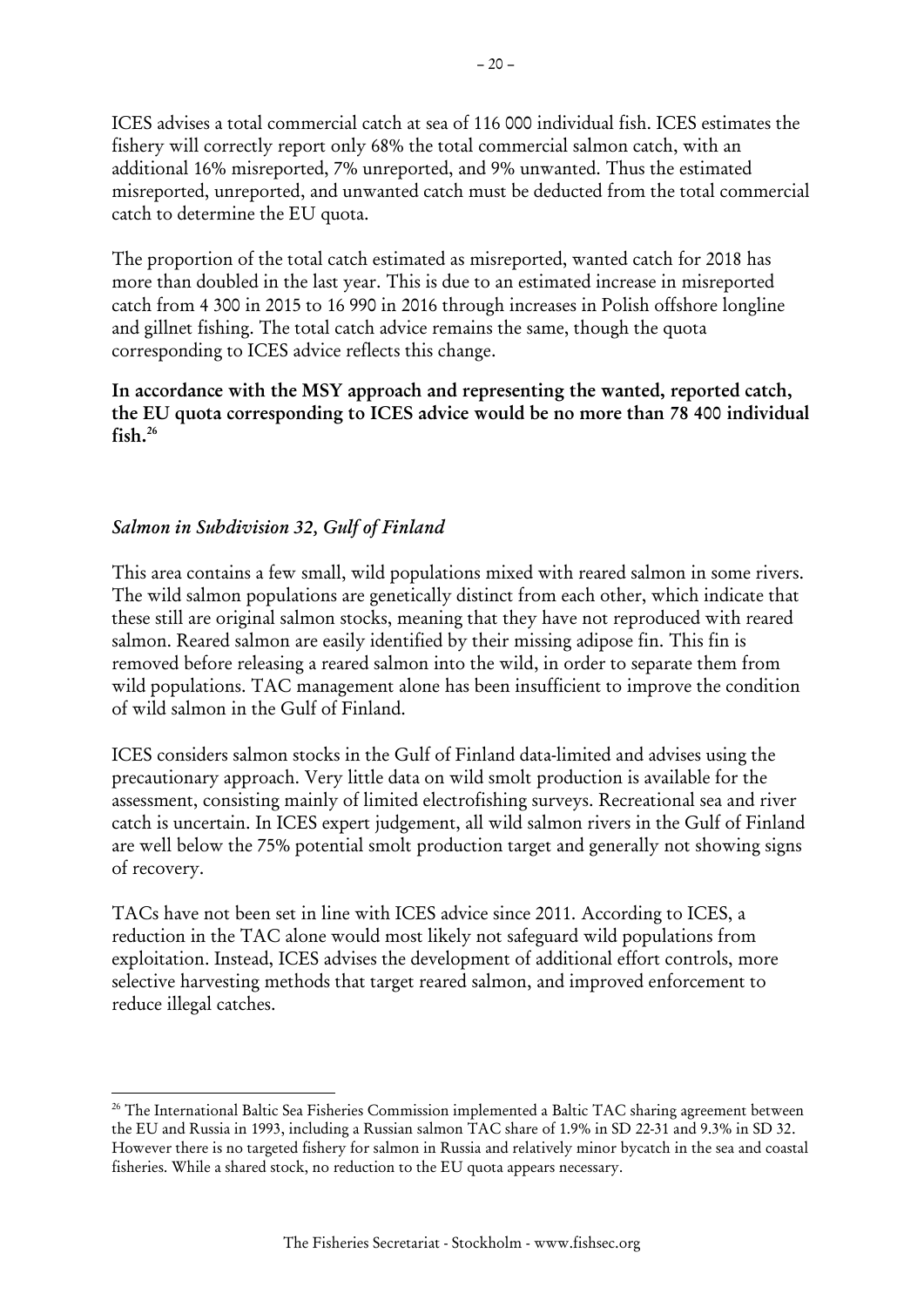Assuming a similar amount of restocking to previous years, ICES advises a total commercial catch at sea of 11 800 reared salmon, including a revised 2016 estimate of 81% wanted, reported catch, 16% unwanted catch and 3% unreported catch. The historic catch table clarifies that all unwanted catch was discarded in 2016, despite the implemented landing obligation, thus the amounts of unreported and unwanted catch must be deducted from the total commercial catch to determine the EU quota.

**In accordance with the precautionary approach and representing the wanted, reported catch, the EU quota corresponding to ICES advice would be no more than 9 558 individual reared fish. ICES advises no targeted fishing for wild salmon and that bycatch of wild salmon should be minimised.**

#### <span id="page-20-0"></span>*Sea trout*

The Baltic Sea region contains approximately 630 sea trout stocks (*Salmo trutta*), of which 511 are thought to remain wild populations, not mixed with reared fish. The status of the stocks varies considerably, as does the quality of their habitats in the rivers.

Sea trout is caught in rivers, coastal areas and the open sea. It does not migrate as extensively as salmon, but longer migrations do occur within the Baltic main basin. Nominal commercial catches of sea trout in the main basin have declined from around 1 000 tonnes in 2002 to 232 tonnes in 2016. Nominal recreational catches have varied greatly between 2001 and 2016, and are considered a substantial underestimate. The data on recreational catches is incomplete, and catches could be as much as three times the estimated commercial catch.

The majority of the catches target mixed stocks, which is problematic for the weaker stocks. Discards of undersized sea trout take place mainly in the coastal fisheries, particularly in the gillnet fishery, but there are no clear estimates available for any fisheries. There are also strong indications that significant amounts of salmon are misreported as sea trout.

There is no TAC set for sea trout, but national regulations include *inter alia* minimum landing size, local and seasonal closures, and minimum mesh sizes for the gillnet fishery. Minimum mesh sizes, reduction of fishing effort, minimum legal landing sizes, as well as temporal and spatial closures are all viable options to reduce trout bycatch. Existing fishing restrictions should be maintained and habitat improvements are needed in many rivers. Fishing mortality should particularly be reduced in the Gulf of Bothnia and portions of the southern Baltic Sea.

ICES advice for sea trout in 2018 is the same as for 2017 and 2016. New data has not changed ICES perception of the stock. The advice issued for 2018 also applies to 2019.

**Based on precautionary considerations, ICES advises that catches in the Gulf of Bothnia (SD 30 & 31) and in SD 22, 24, and 26 should be reduced to the extent**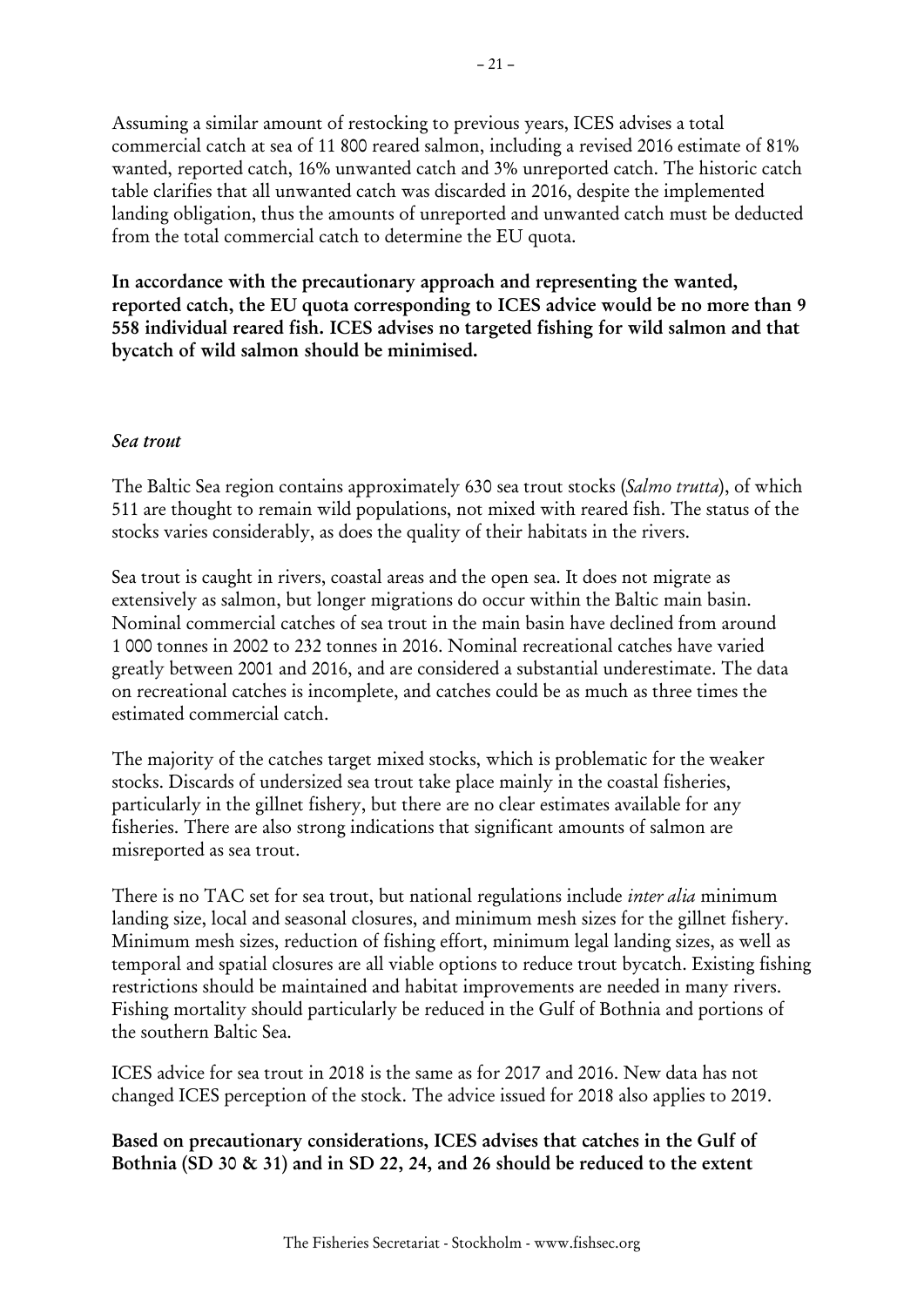**possible, if a complete cessation of fishing is not feasible, to safeguard the remaining wild populations in the region. ICES also advises that habitat improvements and reducing barriers to migration are necessary in trout spawning rivers around the Baltic Sea.**

#### <span id="page-21-0"></span>*Flatfishes in the Baltic Sea*

Five flatfish species are found in the Baltic Sea: Baltic flounder (*Platichtys flesus*), turbot (*Scophthalmus maximus*), brill (*Scophthalmus rhombus*), plaice (*Pleuronectes platessa*) and dab (*Limanda limanda*). The fisheries capturing these species are mostly for human consumption, although a large part of the flatfish caught in the Baltic today is bycatch in the trawl fishery for cod. There are currently no management plans for flatfishes in the Baltic, and Plaice is the only species under TAC management. All but dab are however mentioned in the Baltic MAP, which provides opportunity for certain technical measures to protect these flatfish stocks if remedial measures are necessary. The knowledge concerning most stocks is limited.

Plaice, dab, and brill have a limited distribution in the Baltic Sea, mainly confined by their tolerance of low salinity. Plaice is common in the western Baltic and extends eastwards to the Gulf of Gdansk and northwards to the Gotland area. Dab has a similar, somewhat more westerly distribution, whereas brill is almost exclusively found in SD 22–24. There are at least two plaice populations and indications of three different dab populations in the region. According to the annual scientific trawl survey, plaice stocks appear to be increasing strongly. The dab stock size has also increased over the last decade, whereas brill seems to fluctuate considerably between years and no significant trends can be detected.

#### <span id="page-21-1"></span>*Plaice*

Plaice is the only flatfish species in the Baltic Sea subject to EU quota management. The landing obligation now applies to plaice catches, thus total catch advice will correspond to a TAC for the Baltic management area. ICES advice identifies a western stock (SD 21–23) and an eastern, or Baltic, stock (SD 24–32).

For the western stock, ICES applies the MSY approach for the 2018 advice resulting in a total catch not exceeding 5 405 tonnes. ICES estimates that 41.4% of western plaice (2 237 tonnes) is caught in SD 21. The corresponding Baltic TAC must be reduced by plaice catch in SD 21.

ICES categorises the eastern Baltic plaice stock as data-limited, and provides advice in line with its precautionary approach. The resulting advice for eastern Baltic plaice given the estimated increase in SSB is 3 104 tonnes. Adding the remaining plaice catch in SD 22-23 (3 168 tonnes) results in a Baltic TAC corresponding to advice of 6 272 tonnes.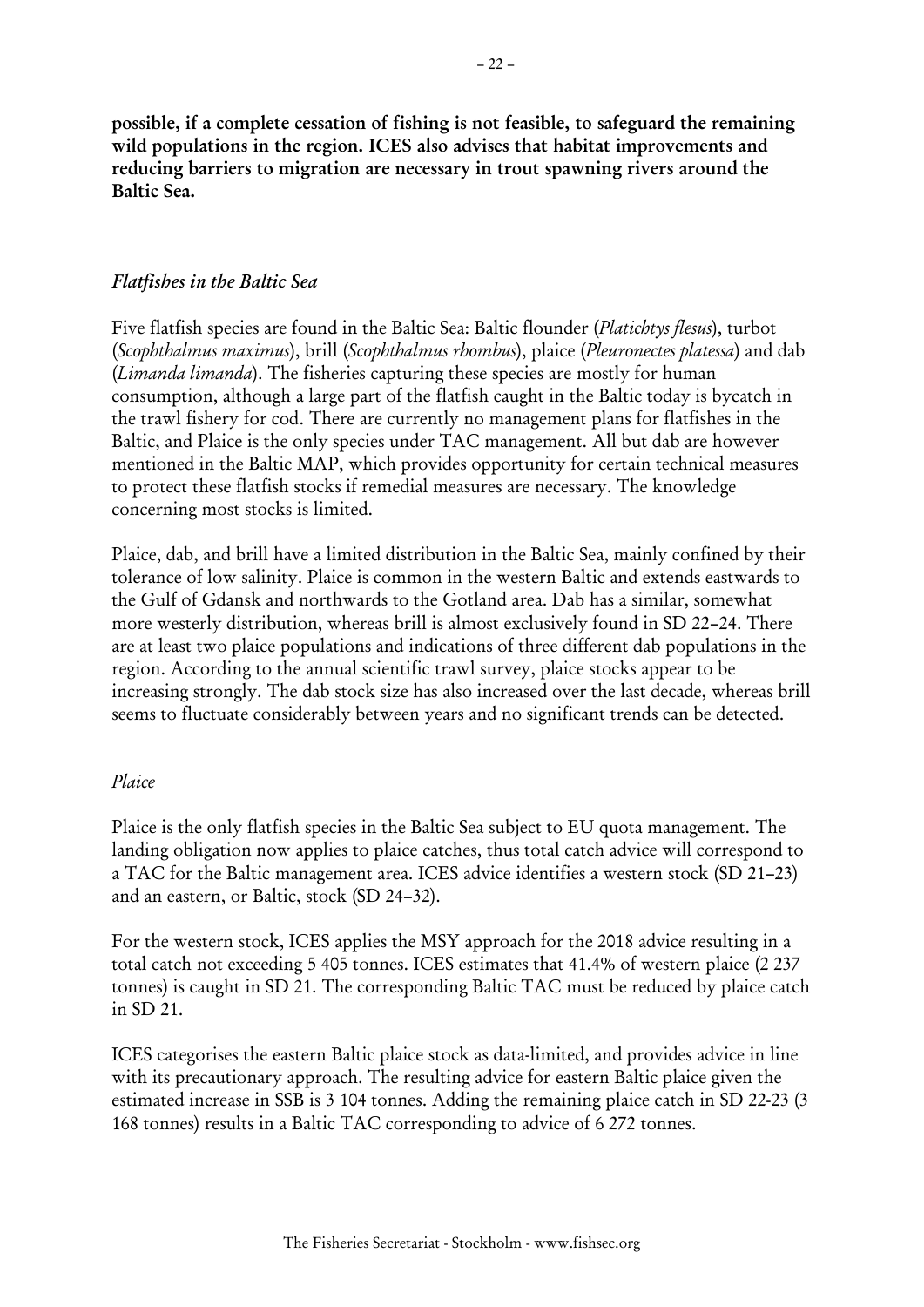The overall reduction in advice for 2018 is due to uncertainty in the assessment, including both age reading problems in plaice and the short time-series of the assessment.

Both plaice stocks are subject to high levels of discarding as bycatch, which should now be landed with the implementation of the landing obligation starting in 2017. ICES is clear that discard estimates used in the assessment are underestimates. However, the discard data for 2016 revealed a significant jump in discarding of the eastern Baltic stock, representing a conservative estimate of 67 % of the catch discarded. This data is linked specifically to Danish trawl fisheries in SD 25.

**In accordance with the precautionary approach and adjustments for the combined management areas of eastern and western Baltic plaice (SD 22-32), the TAC corresponding to ICES advice would be no more than 6 272 tonnes.** 

## <span id="page-22-0"></span>*Turbot*

Turbot is found throughout the Baltic Sea in limited amounts. The species is sedentary and does not migrate to spawn, which makes local populations sensitive to high fishing pressure. Landings across the Baltic increased from several dozen tonnes in the 1960s to over 1000 tonnes in the mid-1990s, then declined steadily to a few hundred tonnes today.

The survey is highly uncertain, with very low catches in survey assessments. Within a precautionary framework, ICES finds the turbot stock stable for the last nine years. More than half of the reported turbot landings come from SD 22, with relatively substantial landings in SD 24-25. ICES is unable to estimate discarding due to poor catch data, though believes discarding is substantial.

**In accordance with the precautionary approach, ICES advises that turbot landings should not exceed 186 tonnes.**

#### <span id="page-22-1"></span>*Dab*

ICES categorises the dab stock as data-limited, with minor change from last year according to the indexed trawl surveys.

For the 2018 advice, ICES used a length-based analysis to determine that fishing mortality is below a proxy value for F<sub>MSY</sub>. The absolute value of F<sub>MSY</sub> for this stock is still unknown.

The bulk of the dab catch is taken as bycatch in other fisheries. According to conservative estimates, roughly one-third of dab are discarded.

**In accordance with the precautionary approach, ICES advises that the total catch of dab should not exceed 2 762 tonnes**.